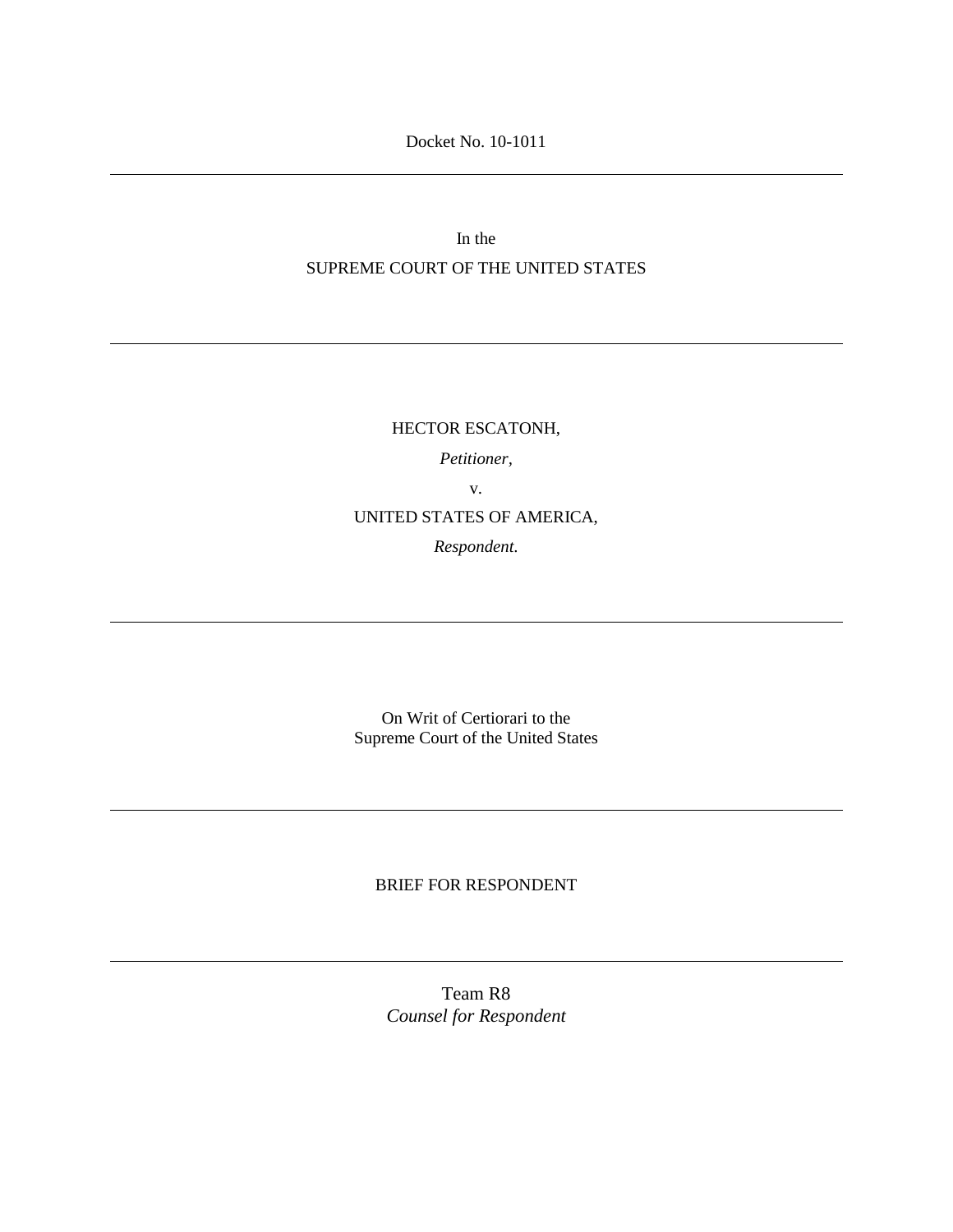## **TABLE OF CONTENTS**

| $\mathbf{I}$ .<br>II. |                                                                                                                                                                                                                                                                                                                                                                                                                                                                                                                                                                                                                                                                                           |
|-----------------------|-------------------------------------------------------------------------------------------------------------------------------------------------------------------------------------------------------------------------------------------------------------------------------------------------------------------------------------------------------------------------------------------------------------------------------------------------------------------------------------------------------------------------------------------------------------------------------------------------------------------------------------------------------------------------------------------|
|                       |                                                                                                                                                                                                                                                                                                                                                                                                                                                                                                                                                                                                                                                                                           |
| I.<br>II.             | THE FOURTH AMENDMENT DOES NOT REQUIRE REASONABLE<br>SUSPICION TO CONDUCT FORENSIC BORDER SEARCHES OF<br>ELECTRONIC DEVICES BECAUSE GOVERNMENT INTEREST IN<br>PROTECTING THE INTEGRITY OF ITS BORDERS OUTWEIGHS ANY<br>i. Border searches fall under the border search exception to the warrant<br>requirement and hence require no showing of reasonable suspicion  10<br>ii. Border searches require no showing of reasonable suspicion because<br>privacy interests of persons entering the United States are diminished at<br>THE FOURTEENTH CIRCUIT PROPERLY AFFIRMED THE DISTRICT<br>COURT'S ORDER PERMITTING CSLI AND TOWER DUMP<br>RECORDS BECAUSE CARPENTER AND THE SCA PERMITTED |
|                       | i. The court should defer to congress for the appropriate standard because<br>ii. The government met Petitioner's reasonable expectation of privacy in<br>the whole of his physical movements because it restricted each CSLI and<br>tower dump request to less than 168 hours and locations relevant to                                                                                                                                                                                                                                                                                                                                                                                  |
|                       |                                                                                                                                                                                                                                                                                                                                                                                                                                                                                                                                                                                                                                                                                           |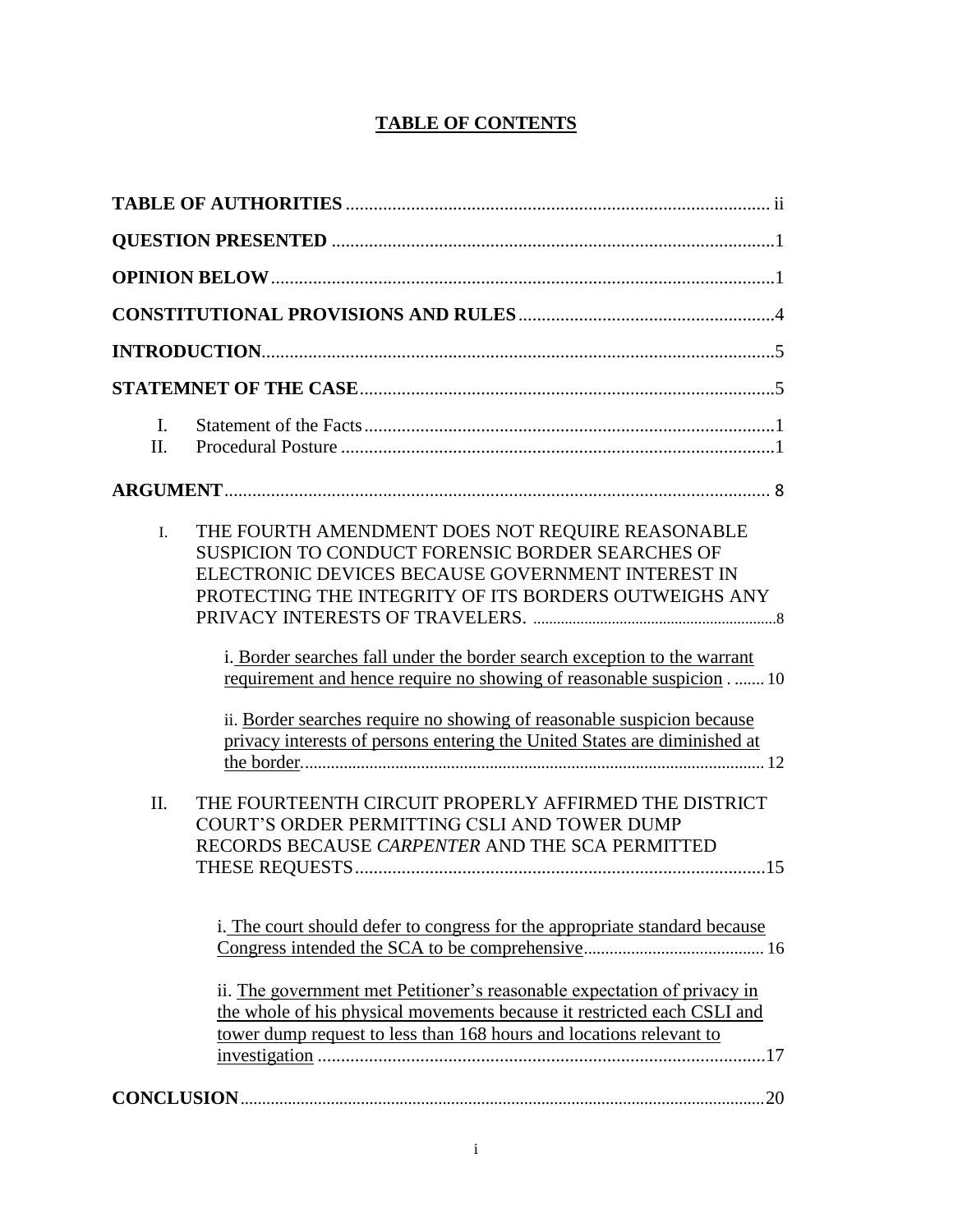## **TABLE OF AUTHORITIES**

# **Supreme Court Cases**

## **Circuit Court Cases**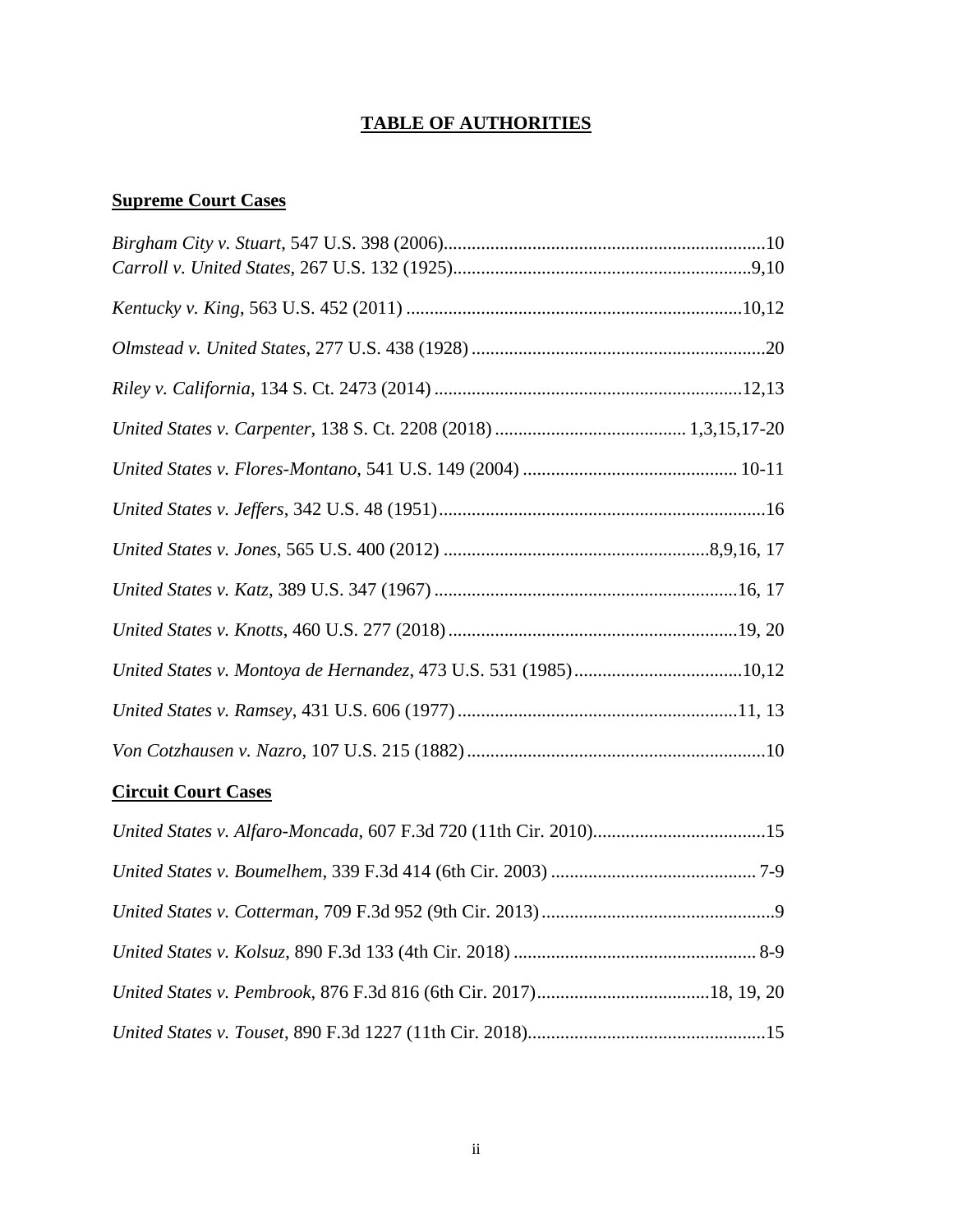## **District Court Case**

|  | United States v. Kay, No. 17-CR-16, (D. Wis. Aug 21, 2018) 17,19,20 |  |
|--|---------------------------------------------------------------------|--|
|  |                                                                     |  |

## **Other Authorities**

| U.S. Customs and Border Protection, CBP Directive No. 3340-049 A (2018)12,13 |  |
|------------------------------------------------------------------------------|--|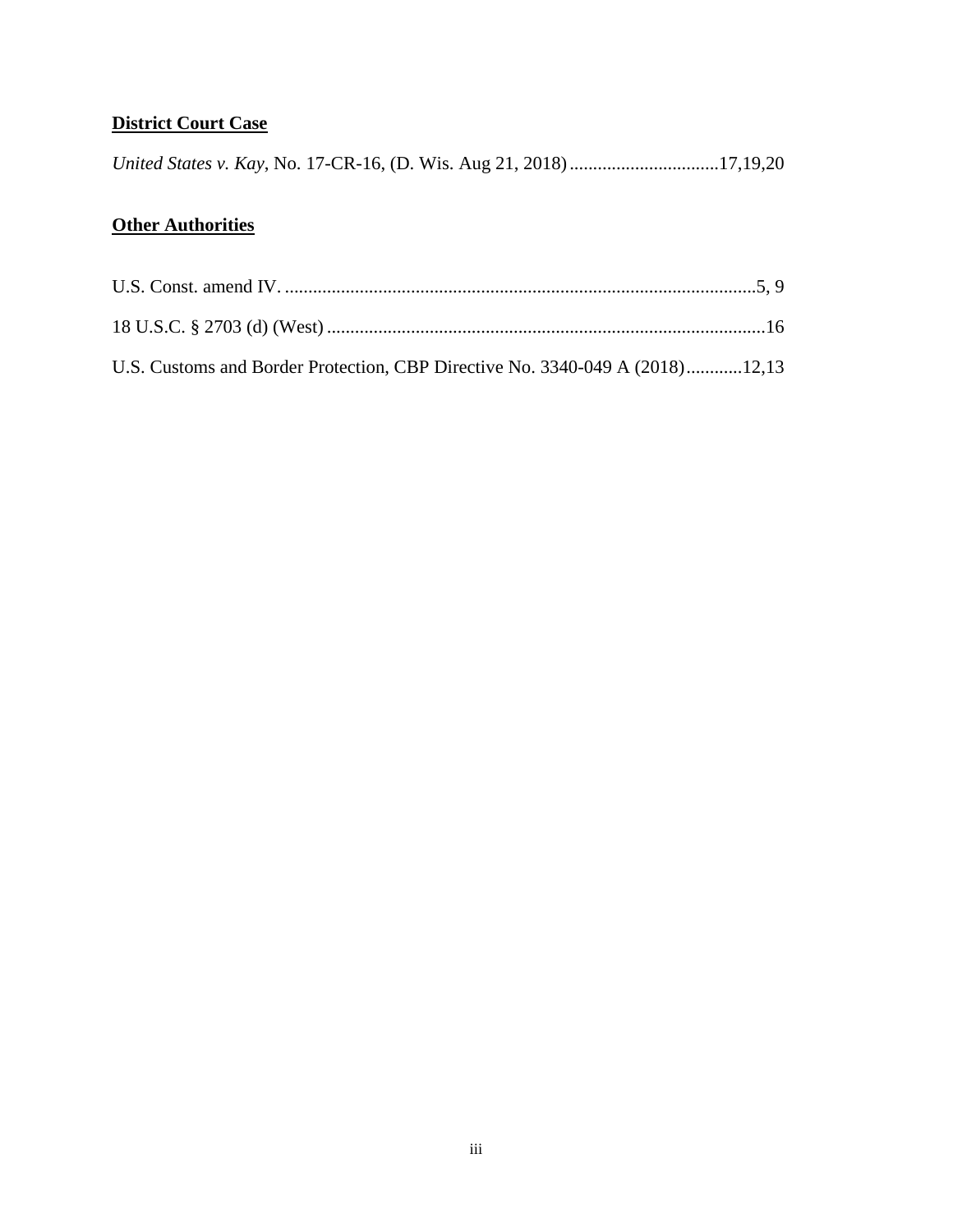#### **QUESTION PRESENTED**

I. Whether the Fourth Amendment requires that government officers must have reasonable suspicion before conducting forensic searches of electronic devices at an international border.

II. Whether the government's acquisitions pursuant to 18 U.S.C. § 2703(d) of three days of cellsite location information, one-hundred cumulative hours of cell-site location information over two weeks, and cell-site location information collected from cell tower dumps violate the Fourth Amendment of an individual in light of this Court's limitation on the use of cell-site location information in *Carpenter v. United States*, 585 U.S. \_\_ (2018).

#### **OPINION BELOW**

The opinion for the United States Court of Appeals for the Fourteenth Circuit is reported in *Escaton v. United States*, 1001 F.3d 1341 (14th Cir. 2021).

#### **COSTITUTIONAL PROVISIONS AND RULES**

#### The Fourth Amendment of the U.S. Constitution:

"The right of the people to be secure in their persons, houses, papers, and effects, against unreasonable searches and seizures, shall not be violated, and no Warrants shall issue, but upon probable cause, supported by Oath or affirmation, and particularly describing the place to be searched, and the persons or things to be seized."

U.S. Const. amend. IV.

### § 2703 Required disclosures of customer communications and records:

(d) A court order for disclosure under subsection (b) or (c) may be issued by any court that is a court of competent jurisdiction and shall issue only if the governmental entity offers specific and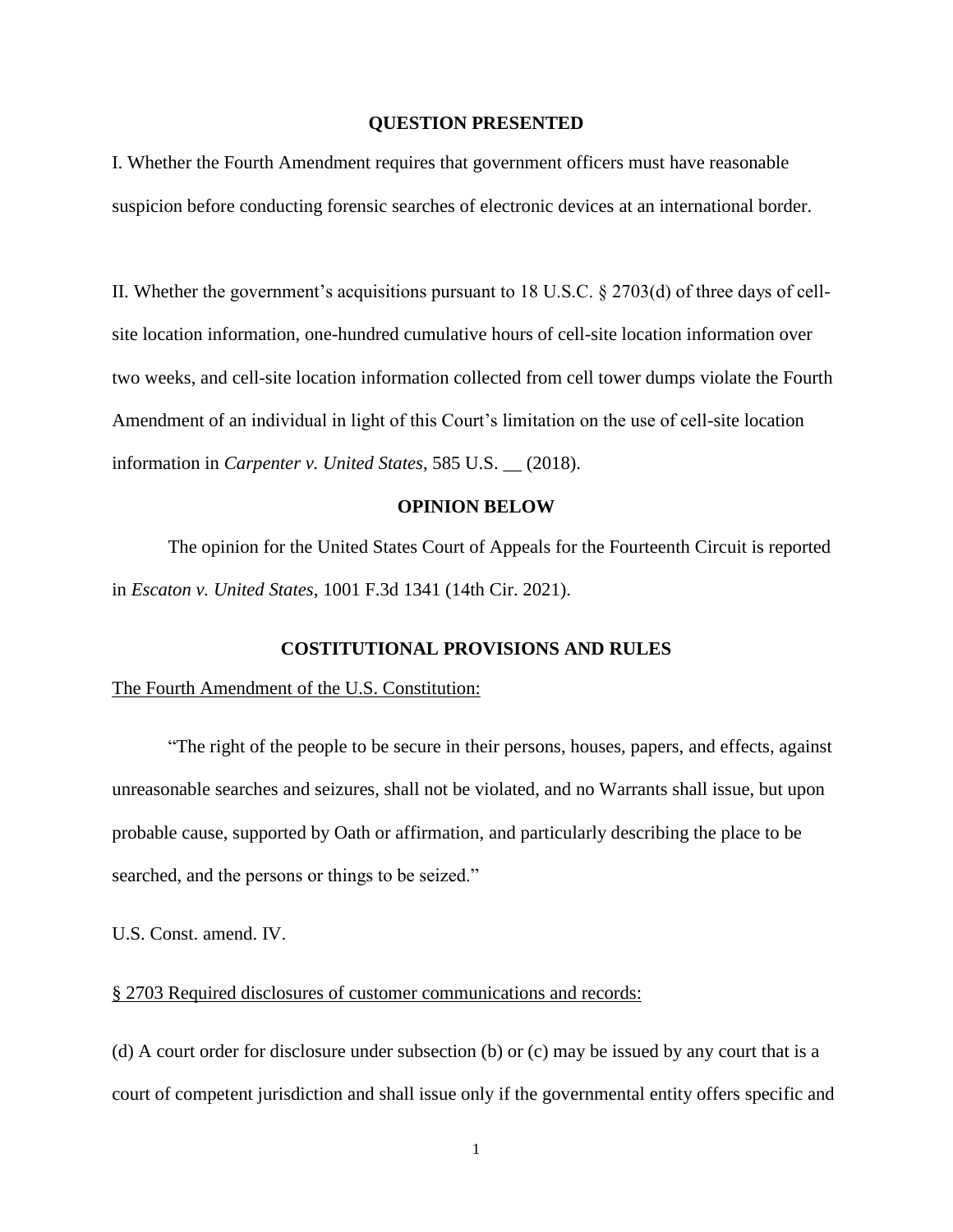articulable facts showing that there are reasonable grounds to believe that the contents of a wire or electronic communication, or the records or other information sought, are relevant and material to an ongoing criminal investigation. In the case of a State governmental authority, such a court order shall not issue if prohibited by the law of such State. A court issuing an order pursuant to this section, on a motion made promptly by the service provider, may quash or modify such order, if the information or records requested are unusually voluminous in nature or compliance with such order otherwise would cause an undue burden on such provider.

18 U.S.C. § 2703 (d) (West).

#### **INTRODUCTION**

This Court should affirm the decision of the Fourteenth Circuit because it correctly held that the Fourth Amendment does not require reasonable suspicion to conduct forensic searches of electronic devices at international borders and does not apply to the use of historical cell-site location information requests for fewer than seven days.

The Petitioner was convicted of bank fraud, conspiracy to commit bank fraud, and aggravated identity theft. He now timely appeals from the Fourteenth Circuit's ruling, arguing that the court erred in denying his motion to suppress because the forensic search of his electronic devices and CSLI requests violated his Fourth Amendment right to be free from unreasonable searches and seizures.

The Fourteenth Circuit properly held that emerging technology has not escaped Fourth Amendment scrutiny when the search and seizure occur at the border. The [Fourth Amendment](https://advance.lexis.com/document/documentlink/?pdmfid=1000516&crid=38b6290c-213e-4ed9-aeae-64f373712cea&pdworkfolderid=e9ca5c65-3f70-48f0-a348-4d4faa0877fd&ecomp=v311k&prid=5f8fa6d2-2c78-4b3c-bedb-c8addcec7d85&aci=la&cbc=0&lnsi=a91c3f8b-a2e0-40b2-ab79-7573d6e9e9ba&rmflag=0&sit=1549761838798.358) commands that searches and seizures be reasonable. What is reasonable depends upon balancing the intrusion on the individual's [Fourth Amendment](https://advance.lexis.com/document/documentlink/?pdmfid=1000516&crid=38b6290c-213e-4ed9-aeae-64f373712cea&pdworkfolderid=e9ca5c65-3f70-48f0-a348-4d4faa0877fd&ecomp=v311k&prid=5f8fa6d2-2c78-4b3c-bedb-c8addcec7d85&aci=la&cbc=0&lnsi=a91c3f8b-a2e0-40b2-ab79-7573d6e9e9ba&rmflag=0&sit=1549761838798.358) interests against the promotion of legitimate governmental interests.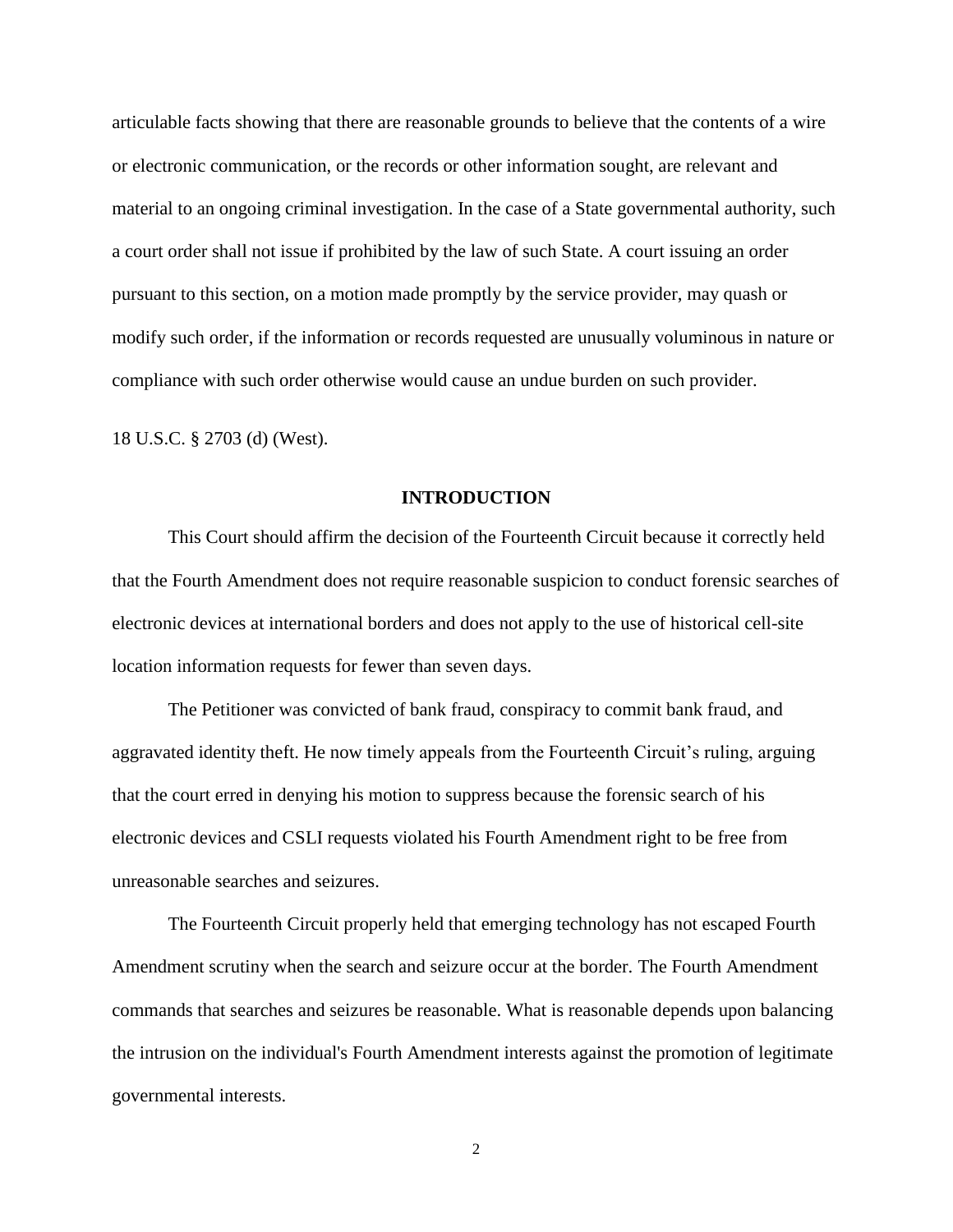Additionally, the Fourteenth Circuit properly held that the broad contours of the scope of searches at our international borders are rooted in the long-standing right of the sovereign to protect itself by stopping and examining persons and property crossing into this country. Historically such broad powers have been necessary to protect the integrity of the border from the entry of contraband. Ordinarily, searches at the border are reasonable simply because they occur at the border, and therefore, require no showing of reasonable suspicion. Furthermore, because the government has a heightened interest in preventing the entry of unwanted persons and effects across the international border, the expectation of privacy at the border is significantly diminished compared to the interior. Moreover, the Fourth Amendment does not guarantee the right to travel without great inconvenience.

Due to technological advancement, concealing contraband only heightens the need of the government to search property at the border. To hold otherwise would allow digital contraband a pass, no matter how potentially dangerous, while physical property still remains subject to penetrating searches.

Furthermore, the Fourteenth Circuit also properly affirmed the district court's order permitting cell-site location information (CSLI) and tower dump records because *Carpenter* and the Stored Communications Act permitted these requests. Congress regulates these new and complex technologies, and it clearly balanced privacy with security upon finding that citizens' interest in public safety outweighs their interest in certain stored communications. Where wireless carriers can provide records to promote public safety, they should do so under judicial guidance and a court order.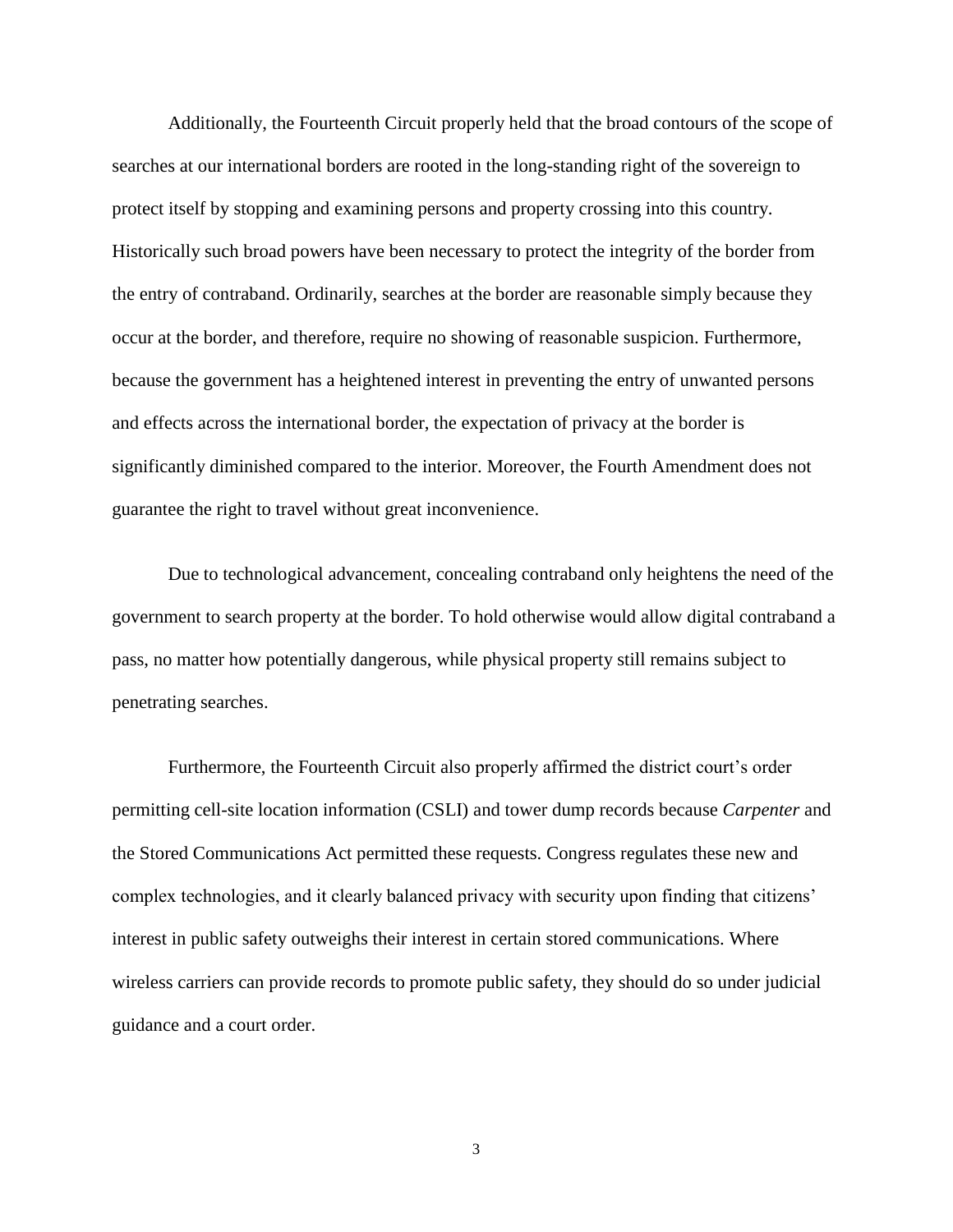In *Carpenter* the Court held that SCA requests for more than seven days or 168 hours require a warrant. This means that requests for fewer than seven days do not require a warrant and may be obtained by court order. However, the Court did not address tower dumps. It expressed no reason why citizens might have a reasonable expectation of privacy in their number appearing on a list of geographically related numbers from a cell tower. Because Respondent never requested an order for more than 100 hours of Petitioner's CSLI and precedent approves of tower dumps, the Court should affirm the Fourteenth Circuit's order denying the motion to suppress.

Lastly, Respondent met Petitioner's reasonable expectation of privacy in the whole of his physical movements because it tailored its requests to the short-term and to locations relevant to the investigation. Very few towers were utilized in this request because the requests targeted only towers near the infiltrated bank branches. This produced a relatively fixed location of the search and did not create an "intimate window" into Petitioner's personal life. Ultimately, Petitioner did not have a reasonable expectation of privacy in any of the information that his wireless carrier provided to police, and this information was indispensable to find a suspect and corroborate other evidence in the investigation.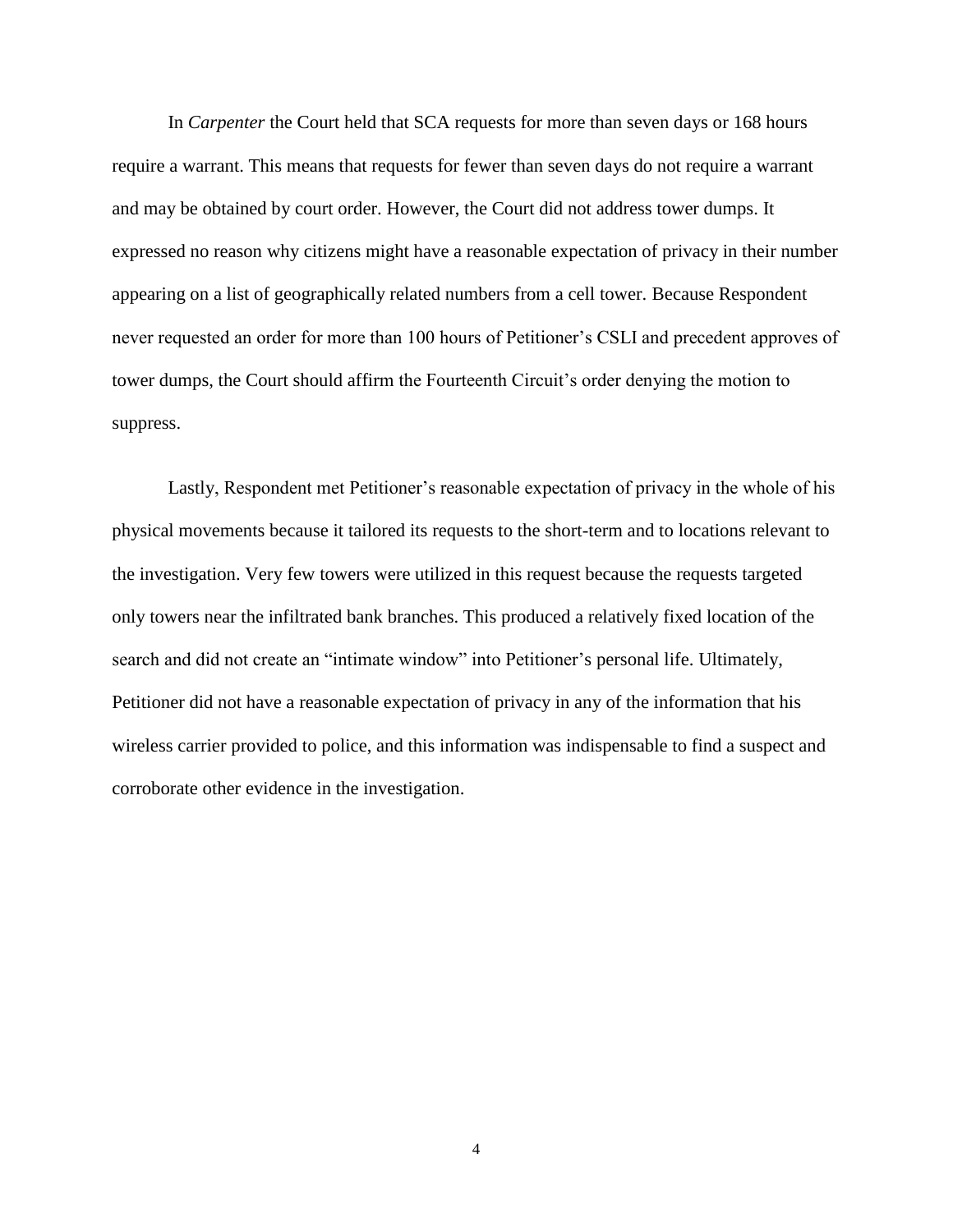#### **STATEMENT OF THE CASE**

#### I. Statement of Facts

 $\overline{a}$ 

On September 25, 2019, Hector Escaton ("Petitioner") returned to the United States from Mexico through a West Texas border checkpoint. R. at 2. Customs and Border Protection (CBP) Officer Ashley Stubbs ("Officer Stubbs") conducted a routine border search of Petitioner's vehicle and found three large suitcases in the back of his car. *Id*. After subsequent search of Petitioner's suitcases, Officer Stubbs found an iPhone, a laptop, three external hard drives, and four USB<sup>1</sup> devices. *Id.* Officer Stubbs placed the iPhone on airplane mode, ensured the laptop was disconnected from wireless service, and manually searched both devices without assistive technology. *Id.* He then also noticed a paper note which was placed just below the keyboard of the laptop with the message "Call Delores (201) 181-0981 \$\$\$." R. at 2-3. Officer Stubbs recorded the message and the iPhone telephone number and returned the phone to Petitioner, but detained the laptop, hard drives, and USB devices. R. at 3. No passwords were needed to open the devices, but certain folders on the laptop and the contents of USB devices were password protected*. Id.*

Officer Stubbs then delivered the electronics to Immigration and Customs Enforcement (ICE) Senior Special Agent & Computer Forensic Examiner Theresa Cullen ("Forensic Examiner") who was stationed at the border checkpoint and used forensic software to access the contents of Petitioner's devices. *Id.* Upon examining Petitioner's devices, Forensic Examiner

 $1$  USB refers to any device that can store data in flash memory with USB integrated interface. Flash drives, external hard drives, digital cameras and scanners are a few examples of USB devices. https://www.cleverfiles.com/howto/what-is-usb-device.html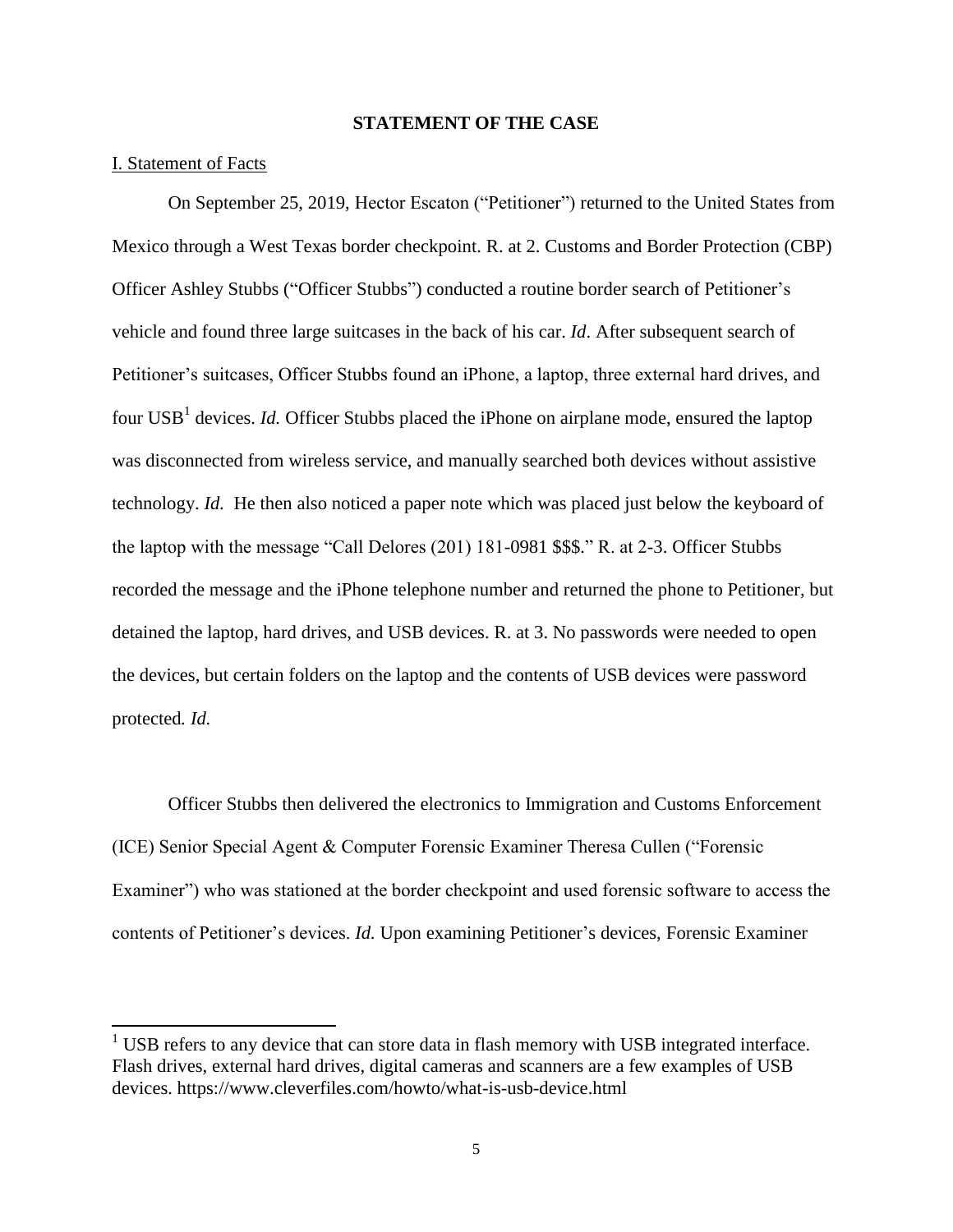found that the laptop held documents containing individuals' bank account numbers and pins. *Id.* The forensic analysis also revealed that the USB devices contained traces of malware. *Id.* She reported her findings to Officer Stubbs, who then notified the Federal Bureau of Investigation (FBI) Special Agent Catherine Hale ("Agent Hale"), who had been investigating "ATM skimming"<sup>2</sup> of Mariposa Bank ATMs in Sweetwater during October of 2018. *Id*.

On October 13, 2018 an ATM engineer determined that the Sweetwater Mariposa Bank branch ATM at Boswell sweet had been cut open and infected with USB malware that read users' information. *Id.* An immediate internal investigation by a nation-wide bank—Mariposa Bank—revealed that skimming occurred at five Mariposa ATMs in Sweetwater—two with foreign skimmers, two with USB malware, and one with sophisticated USB malware—and three Mariposa ATMs in the neighboring city, Escalante. R. at 3-4. The investigation revealed that the skimming occurred during early October, 2018, but security surveillance was only available from the three Sweetwater ATMs that had been infected with malware. R. at 4. The surveillance photos from the Escalante ATMs were destroyed by a malfunction during the investigation. *Id.* USB malware is particularly dangerous because it allows fraudulent cash withdrawals in addition to identity theft. R. at 3. Mariposa Bank estimated that the skimming resulted in \$50,000 of losses from cash withdrawals and hundreds of identities stolen from Mariposa Bank customers. R. at 4.

 $\overline{a}$ 

 $2$  ATM skimming is a criminal activity that costs U.S. banks hundreds of millions of dollars annually and affects thousands of bank customers. Skimming technology varies from crude to complex. It can be done by "shoulder surfing"—standing behind a customer when they enter their pin. Another tactic involves "skimmers" reading information from debit cards as they enter ATM card readers. Criminals may also infect ATM terminals by uploading malware from USB devices. Malware-laden ATMs collect customer bank account numbers and pins. With this information, criminals create fake credit and debit card accounts or directly withdraw funds from ATM terminals using existing accounts.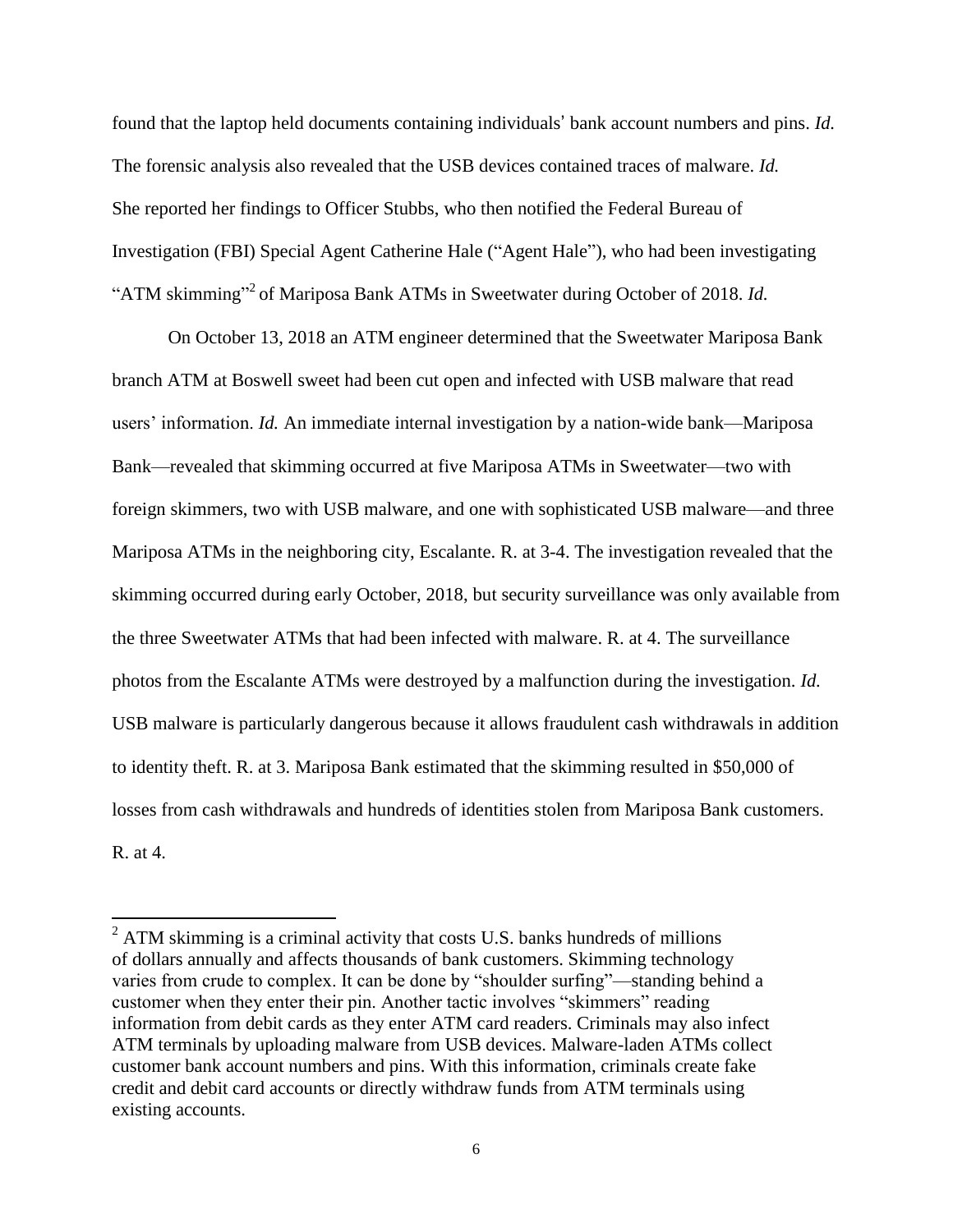Mariposa Bank reported these findings to Agent Hale, including the malware used in the Sweetwater ATMs and the surveillance photos with images of a man in a black sweatshirt. *Id.* Agent Hale requested and received three Stored Communications Act (SCA) tower dumps for 30 minutes before and 30 minutes after the man in the black sweatshirt approached each ATM. *Id.* A tower dump consists in a list of every phone number that used a tower. *Id.* Agent Hale matched Petitioner's phone number to a number in the tower dump. *Id.* Petitioner's USB malware was similar to the malware used at the infiltrated Sweetwater ATMs, although it was not identical. *Id.*

Agent Hale applied for a court order under the SCA to obtain Petitioner's cell phone records, cell-site location information (CSLI). *Id.* A federal magistrate judge issued the order directing Delos Wireless to disclose Agent Hale's records from October 11, 2018 through October 13, 2018 (Three-day Records). *Id.* These hours totaled 72. *Id.* The records only placed Petitioner in the area of the Sweetwater Boswell Branch ATM on October 12. *Id.*

Still seeking to find the identity of the man in the black sweatshirt, Agent Hale requested another SCA court order. *Id.* Agent Hale developed the theory that an additional suspect, Delores, had abetted the skimming. *Id.* The federal magistrate judge issued the additional order for Petitioner's and Delores's weekday phone records during the hours 8 AM MDT and 6 PM MDT from October 1 to 12. *Id.* These hours totaled 100 for Delores. *Id.* For Petitioner, these hours totaled 80 new hours because 20 hours from October 11 and 12 overlapped with the previous request. *Id.* Agent Hale selected business hours because the ATMs are located within the Bank's entryway that is locked outside of business hours. *Id.*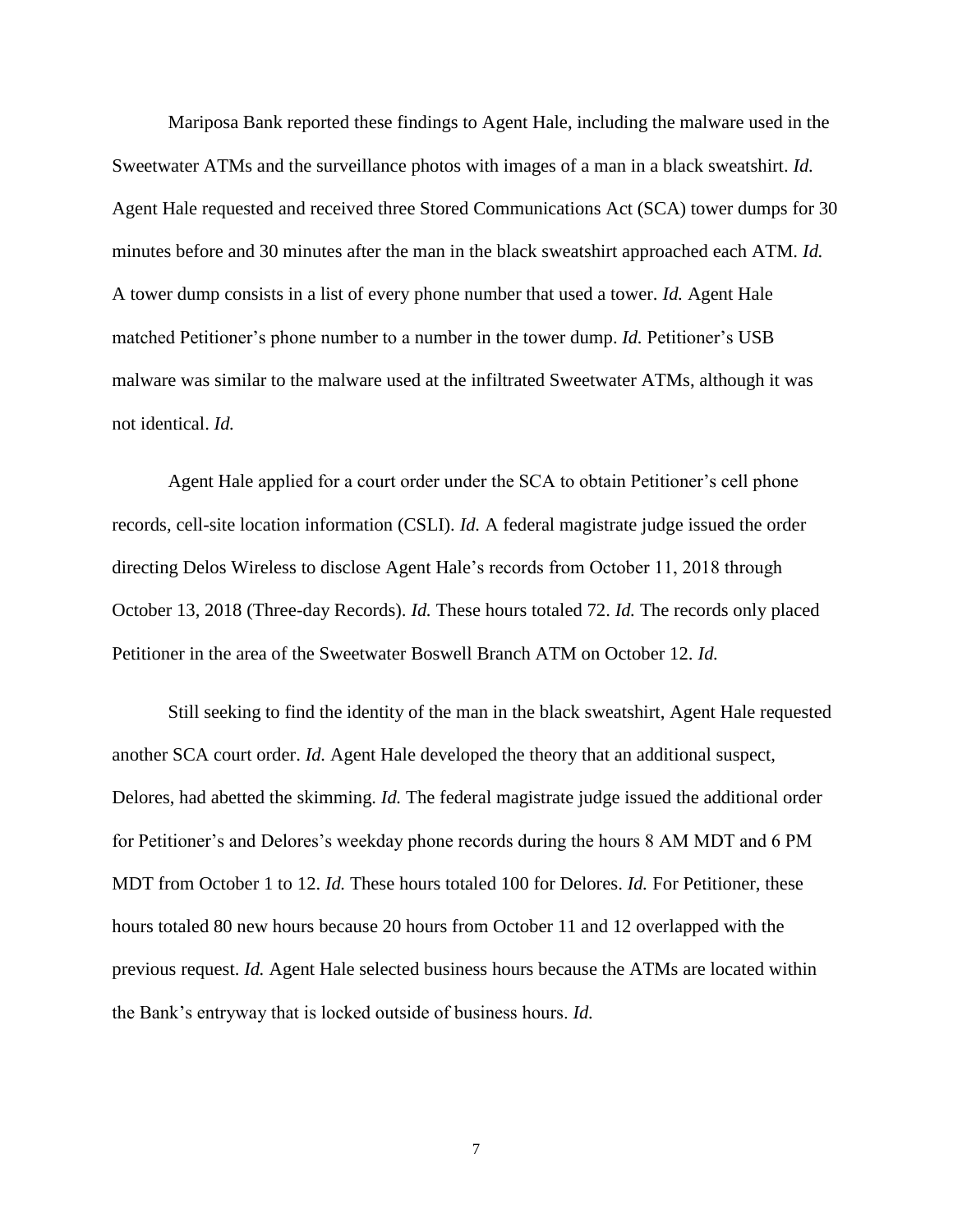These records revealed Delores Abernathy's surname, phone number, and placed her in the area of the Escalante ATMs. *Id.* The records also placed Petitioner with Abernathy at the relevant times under the Boswell Street investigation. *Id.* Abernathy was indicted, and her home was searched pursuant to a warrant. *Id.* This search revealed cash, and the same malware that Petitioner stored on his USB devices. R. at 5. Delores was arrested and entered a plea agreement, cooperating with Respondent in its case against Petitioner. R. at 5-6.

#### II. Procedural Posture

The Government indicted Petitioner for Bank Fraud, 18 U.S.C. § 1344, Conspiracy to Commit Bank Fraud, 18 U.S.C. § 1349, and Aggravated Identity Theft, 18 U.S.C. § 1028A. R. at 6. Prior to trial in the District of West Texas, Petitioner filed a motion to suppress the results of the forensic search and the cell-site data requested from Delos Wireless. *Id.* The district court denied the motion on both issues. *Id.* Following a jury trial, Petitioner was convicted on all charges, and he now appeals. *Id.* The Petitioner now asks this Court to review the Fourteenth Circuit's legal conclusions under the *de novo* standard and its factual determinations for clear error because motions to suppress involve mixed questions of fact and law.

#### **ARGUMENT**

## I. THE FOURTH AMENDMENT DOES NOT REQUIRE REASONABLE SUSPICION TO CONDUCT FORENSIC BORDER SEARCHES OF ELECTRONIC DEVICES BECAUSE GOVERNMENT INTEREST IN PROTECTING THE INTEGRITY OF ITS BORDERS OUTWEIGHS ANY PRIVACY INTERESTS OF TRAVELERS.

In the era of technological advancement, the Internet, cellular phones and computers, and Universal Serial Bus (USB) devices, have become the pervasive and insistent part of the daily life of many Americans, and they have changed the way we communicate, transmit and store information. *Riley v. California,* 134 S. Ct. 2473, 2484 (2014). In her concurrence in *United*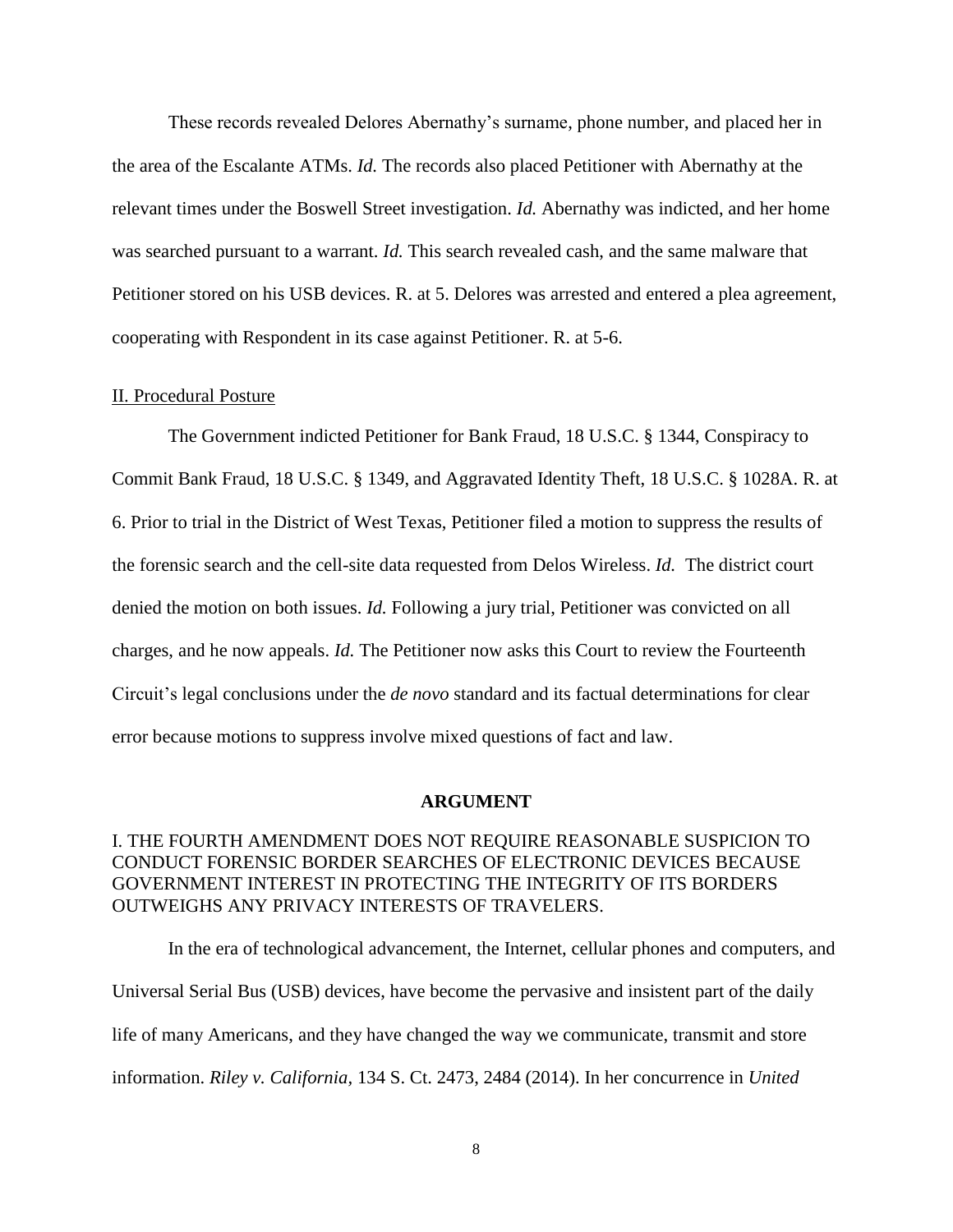*States v. Jones*, Justice Sotomayor properly noted that technology "may alter the relationship between citizen and government in a way that is inimical to democratic society." *United States v.*  Jones, 565 U.S. 400, 416 (2012). Thus, the courts had to redefine constitutional rights of individuals, absent the precise guidance from the founding era, on the scope of the border searches in the modern digital era. *Riley* at 2484.

Since the founding of our Republic, the Fourth Amendment ensures "the right of the people to be secure in their persons, houses, papers, and effects, against unreasonable searches and seizures . .. ." U.S. Const. amend. IV. Reasonableness is "'the ultimate touchstone of the Fourth Amendment,'" *Riley* at 2482. (quoting *[Brigham City v. Stuart](https://advance.lexis.com/document/documentlink/?pdmfid=1000516&crid=bd61a264-03c0-4b52-b2e1-fd3bf685b2b5&pddocfullpath=%2Fshared%2Fdocument%2Fcases%2Furn%3AcontentItem%3A5CHD-6HM1-F04K-F07D-00000-00&pdcontentcomponentid=6443&pddoctitle=Riley+v.+California%2C+134+S.+Ct.+2473%2C+189+L.+Ed.+2d+430+(2014)&pdproductcontenttypeid=urn%3Apct%3A30&pdiskwicview=false&ecomp=v311k&prid=3e80cc81-e024-4dbf-b1eb-dc5fe96902db)*, 547 U. S. 398, 403 [\(2006\)\)](https://advance.lexis.com/document/documentlink/?pdmfid=1000516&crid=bd61a264-03c0-4b52-b2e1-fd3bf685b2b5&pddocfullpath=%2Fshared%2Fdocument%2Fcases%2Furn%3AcontentItem%3A5CHD-6HM1-F04K-F07D-00000-00&pdcontentcomponentid=6443&pddoctitle=Riley+v.+California%2C+134+S.+Ct.+2473%2C+189+L.+Ed.+2d+430+(2014)&pdproductcontenttypeid=urn%3Apct%3A30&pdiskwicview=false&ecomp=v311k&prid=3e80cc81-e024-4dbf-b1eb-dc5fe96902db), and it requires obtaining a search warrant based on probable cause, unless the search falls within specific exceptions to the warrant requirement. *Riley* at 2482; *See [Kentucky v. King](https://advance.lexis.com/search?crid=db6f8636-b18b-4685-b279-3fd0903a0e23&pdsearchterms=Riley%20v.%20California%2C%20134%20S.%20Ct.%202473%20%282014%29&pdtypeofsearch=urlapi&pdfiltertext=urn%3Ahlct%3A5%2Curn%3Ahlct%3A15%2Curn%3Ahlct%3A3%2Curn%3Ahlct%3A2%252)*, [563 U. S. 452, 459-60 \(2011\)](https://advance.lexis.com/search?crid=db6f8636-b18b-4685-b279-3fd0903a0e23&pdsearchterms=Riley%20v.%20California%2C%20134%20S.%20Ct.%202473%20%282014%29&pdtypeofsearch=urlapi&pdfiltertext=urn%3Ahlct%3A5%2Curn%3Ahlct%3A15%2Curn%3Ahlct%3A3%2Curn%3Ahlct%3A2%252) (identifying exceptions to the warrant requirement); *United States v. Ramsey*, 431 U.S. 606*,* 622 (1977) (explaining that border searches fall under the border search exception to the warrant requirement). Congress has granted the Executive plenary power to conduct routine forensic searches at the border without requiring the showing of reasonable suspicion or probable cause to obtain a search warrant, thereby giving rise to the border-search doctrine. Act of July 31, 1789 ch. 5, § 24, 1 Stat. 29, 43. *See also Ramsey* at 616-17, 619 (reaffirming the longstanding recognition of border searches without the requirement of probable cause or warrant); *United States v. Montoya de Hernandez*, 473 U.S. 531, 538 (1985) (holding that "routine searches of persons and effects of entrants are not subject to any requirement of reasonable suspicion, probable cause, or warrant."). *But see Riley* at 2495 (holding that a search warrant was required to search digital information on a cell phone when it was seized incident to arrest for traffic violation).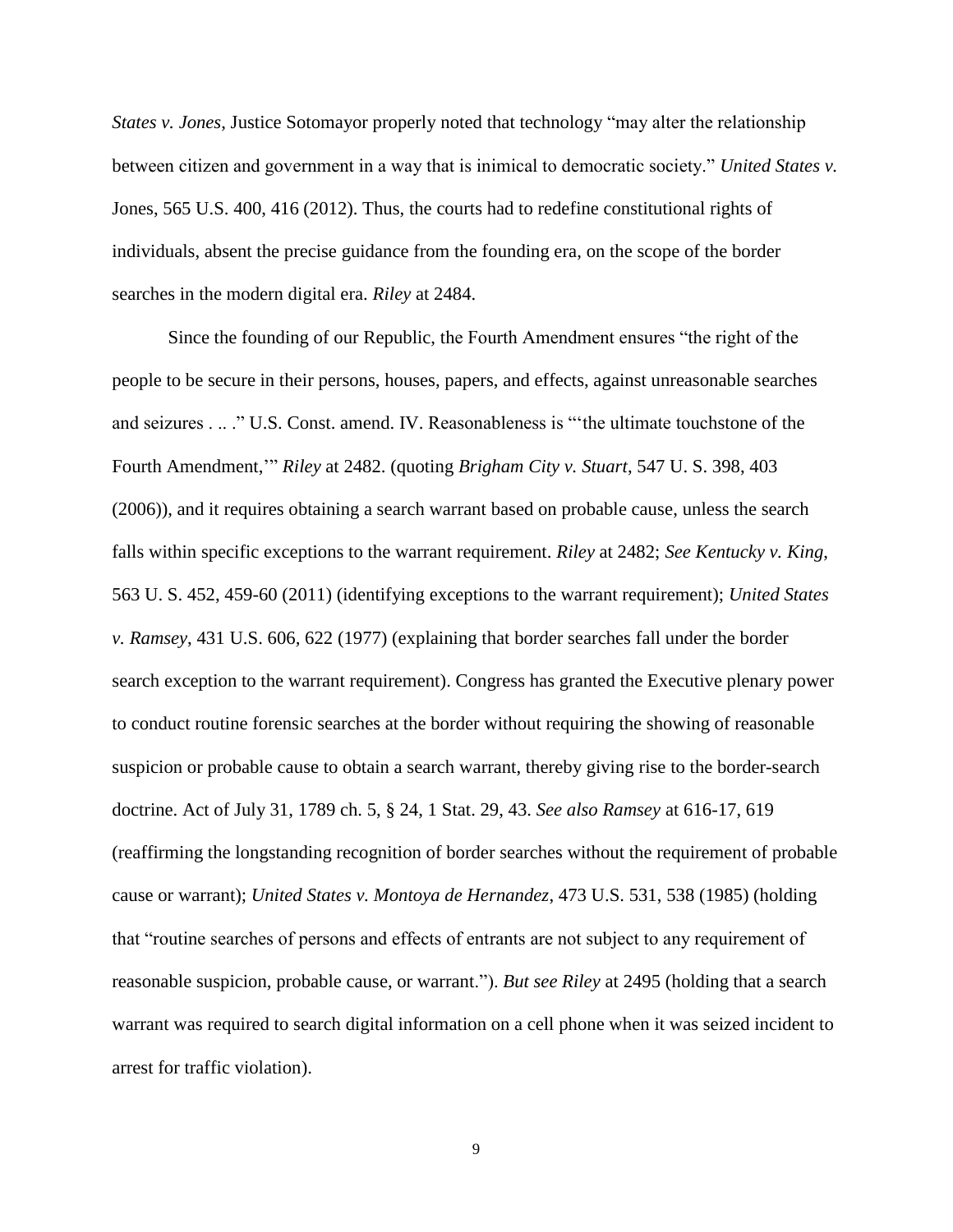## i. Border searches fall under the border search exception to the warrant requirement and hence require no showing of reasonable suspicion.

Border searches have long been deemed reasonable by virtue of the fact that the search occurred at the border. *See United States v. Flores-Montano*, 541 U.S. 149, 153 (2004) (holding that the removal, dismantle, and reassembly of the gas tank at the international-border port of entry was reasonable). Border searches are further reasonable "by the single fact that the person or item in question had entered into our country from outside," *See Ramsey* at 619, 622 (holding that the search of the contents of international mail falls under the "border search" exception because it is "neither 'unreasonable' nor 'embraced within the prohibition of the [Fourth] [A]mendment.'"). Indeed, the sovereign has an elevated interest in protecting the American people from the entry of unwanted persons and illegal contraband by stopping and examining them as they cross the border. *Id.* at 616, 620.

The Fourteenth Circuit was correct in applying these well-settled principles. Similarly to border searches in *Ramsey* and *Flores-Montano*, the search of Petitioner's property occurred upon the entry into the United States from Mexico at the international physical border-port of entry, where Customs and Border Protection (CBP) was authorized to search the Petitioner's vehicle and its contents. R. at 2. In *Ramsey*, Customs officials not only seized incoming international mail from Thailand, but also opened it and searched its contents. *Ramsey* at 607,609. The Supreme Court held that Customs officials had the power to "characteristically inspect luggage and their power [to do so was] not questioned. *Id.* at 618. In *Flores-Montano*, Customs inspector stopped the vehicle at an international-border port entry in southern Carolina and searched not only the contents inside the vehicle, but also the vehicle's gas tank, which was subsequently disassembled and reassembled. *Flores-Montano* at 150-51. The Supreme Court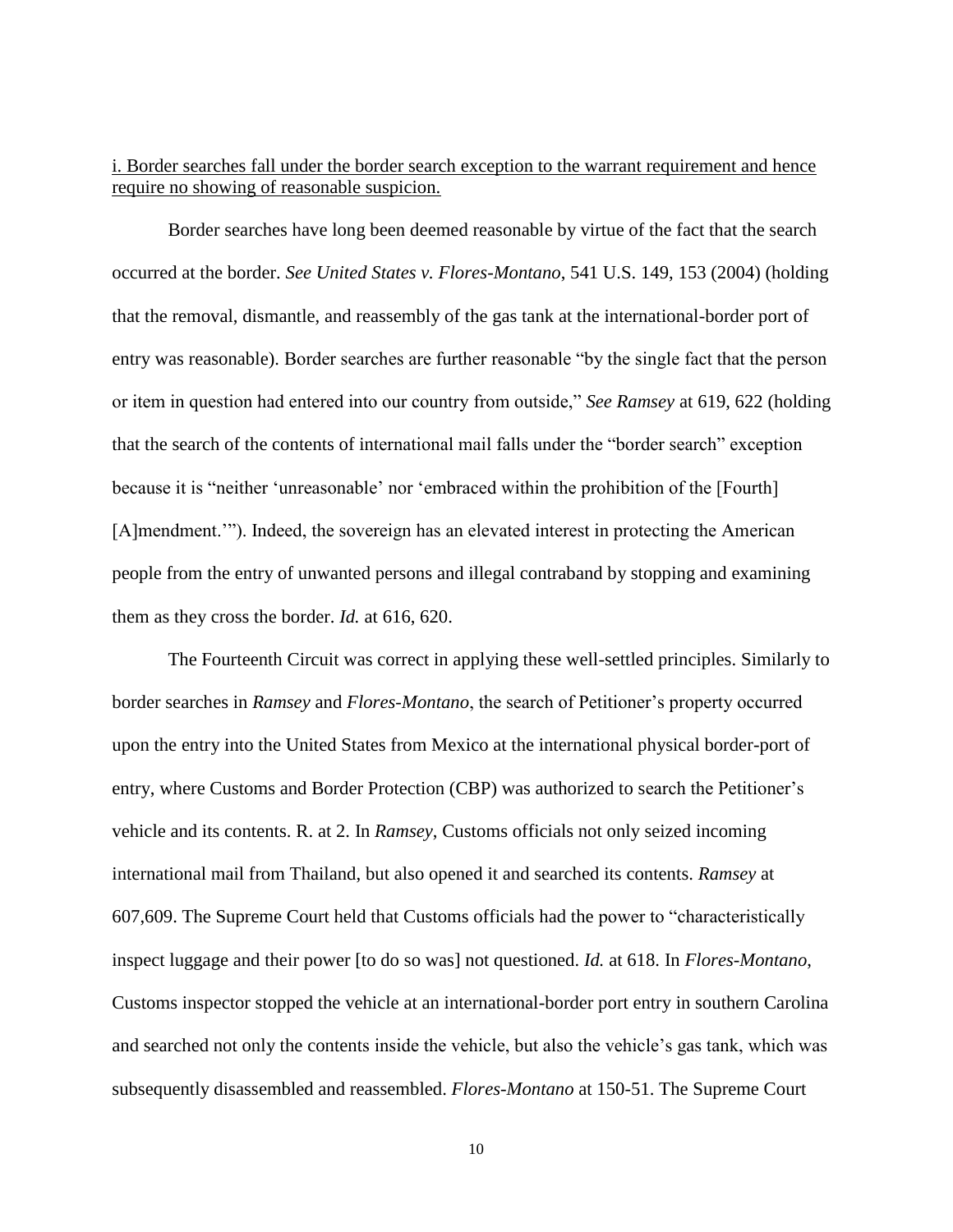held in both cases that the border search was reasonable—especially when it yielded no damage to the property—and therefore, required no showing of reasonable suspicion. *Id.* at 155-56.

Although *Ramsey* and *Flores-Montano* do not *per se* govern border searches of electronic devices, they nonetheless, provide better guidance on the scope of the border searches in the modern digital era than *Riley* because inland searches away from the border are a different matter. *See Riley* at 2495 (holding that reasonable suspicion was required to search digital information on a cell phone that was seized incident to arrest for a traffic violation). Absent **a**  declaratory precedent governing border searches of electronic devices, the courts have struggled to define how the Fourth Amendment applies to border searches of digital information. *See United States v. Touset*, 890 F.3d 1227, 1229, 1233 (11th Cir. 2018) (holding that a "suspicionless" search of the cell phone was reasonable because the Fourth Amendment does not require reasonable suspicion to search personal property at the border); *But see [United States v.](https://advance.lexis.com/document/documentlink/?pdmfid=1000516&crid=1797cb7c-893f-472f-b55b-22c345a08acc&pdworkfolderid=ef15164a-57bd-4490-91ed-e2f387c115bb&ecomp=7311k&prid=243716de-4922-470e-9379-2f1489e44e3b)  Kolsuz*[, 890 F.3d 133, 140 \(4th Cir. 2018\)](https://advance.lexis.com/document/documentlink/?pdmfid=1000516&crid=1797cb7c-893f-472f-b55b-22c345a08acc&pdworkfolderid=ef15164a-57bd-4490-91ed-e2f387c115bb&ecomp=7311k&prid=243716de-4922-470e-9379-2f1489e44e3b) (holding that reasonable suspicion was required to search the cell phone when there was "temporal and spatial distance between the off-site"); *United States v. Cotterman*, 709 F.3d 952, 967 (2013) (holding that mining "every last piece of data" on the defendant's laptop at the border search required reasonable suspicion).

The facts of the present case align better with the holding in *Touset*, which relied heavily on the holdings of *Ramsey* and *Flores-Montano*, because the search of Petitioner's electronic devices occurred at the international border, rather than sometime off-site like in *Kolsuz*. R. at 2. Thus, Officer Stubbs was within his rights to search not only the Petitioner's vehicle, but also the contents of his electronic devices. R. at 2- 3. Furthermore, the holding in *Cotterman* does not apply because since the Petitioner's laptop and hard drives were password protected, Officer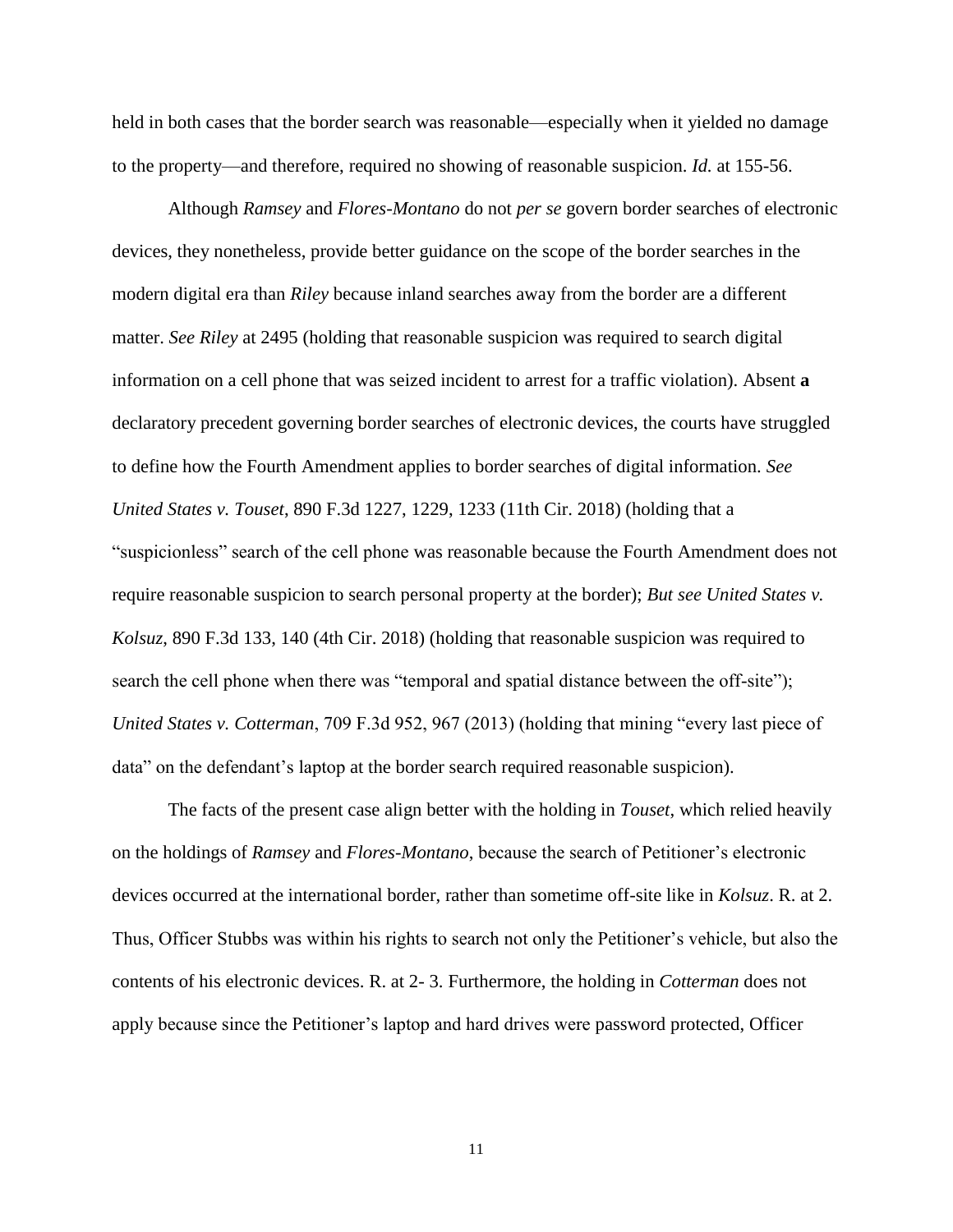Stubbs was unable to conduct the routine search of Petitioner's devices, which required the Officer to resort to the help of the forensic examiner. *Id.*

The rule is simple and mentions nothing about the requirement of reasonable suspicion at the border searches: "[p]ersons and merchandise encountered by CBP at the international border are not only subject to inspection under U.S. law; they also have been or will be abroad and generally subject to the legal authorities of at least one other sovereign." U.S. Customs and Border Protection, CBP Directive No. 3340-049A (Jan. 4, 2018),

https://www.cbp.gov/sites/default/files/assets/documents/2018-Jan/CBPDirective- 3340-049A-Border-Search-of-Electronic-Media-Compliant.pdf (citing *United States v. Boumelhem*, 339 F.3d 414, 423 (6th Cir. 2003)). To hold otherwise would allow digital contraband a pass, no matter how potentially dangerous, while physical property would still remain subject to penetrating searches. *United States v. Alfaro-Moncada,* 607 F.3d 720, 728 (11th Cir. 2010). Therefore, the border-search doctrine mandates that border searches are reasonable and require no showing that government officers must have reasonable suspicion before conducting forensic searches of electronic devices.

## ii. Border searches require no showing of reasonable suspicion because privacy interests of persons entering the United States are diminished at the border

The reasonableness of the longstanding practice of automobile border searches in the United States dates back to 1925, where in *Carroll v. United States*, the United States Supreme Court held that "[t]ravelers may be so stopped in crossing an international boundary because of national self-protection reasonably requiring one entering the country to identify himself as entitled to come in, and his belongings as effects which may be lawfully brought in." 267 U.S. 132, 154 (1925). Reasonableness of the border search is determined by balancing the legitimate government interests against privacy expectations of an individual, where the balance between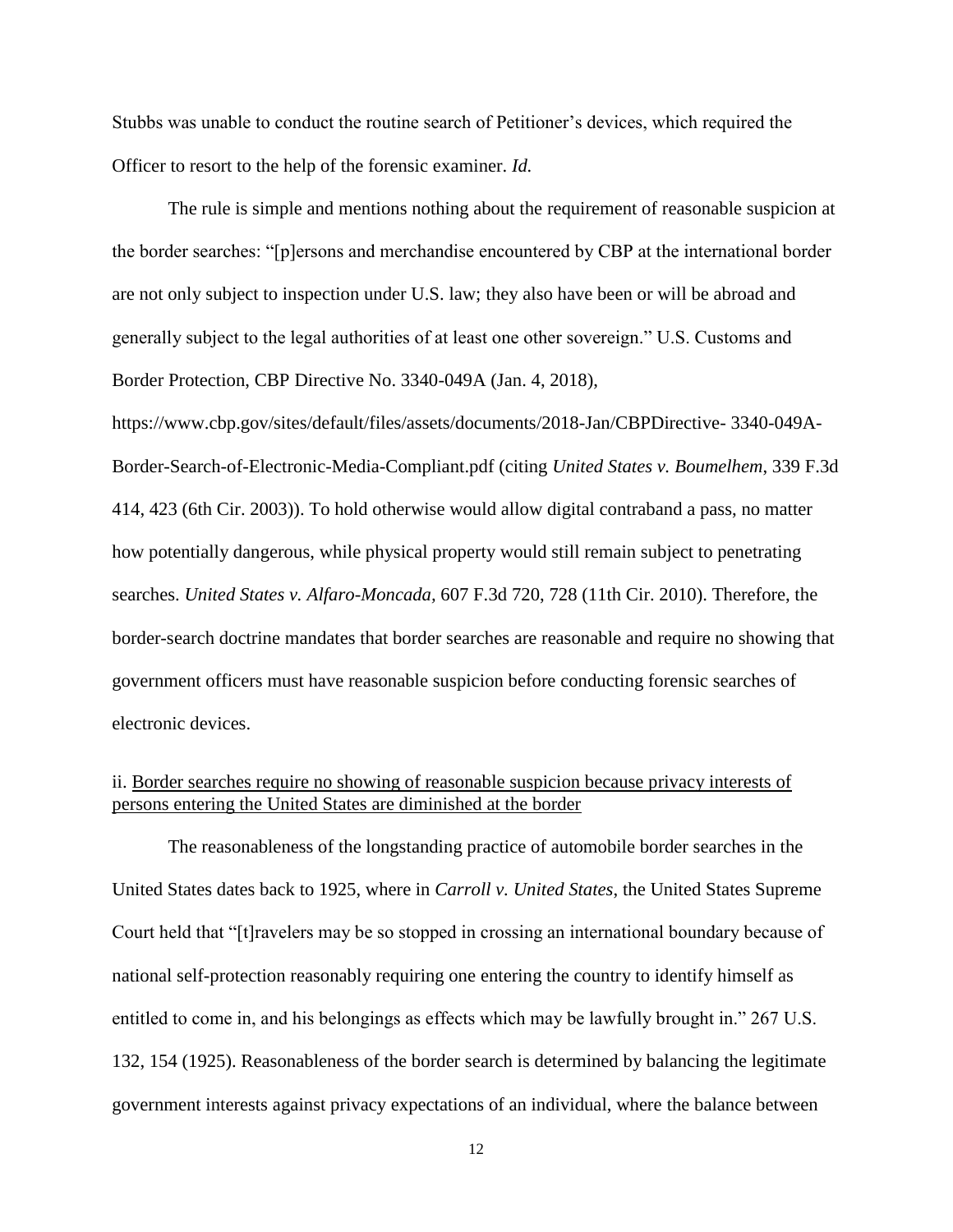the two is struck more favorably to the government at the border. *Montoya de Hernandez* at 540 (finding that "detention of a traveler at the border, beyond the scope of a routine customs search and inspection, is justified at its inception"). The Supreme Court has long adhered to this principle by reasoning that:

Of what avail would it be that every passenger . . . is compelled to sign a declaration before landing, either that his trunks and satchels in hand contain nothing liable to duty . . . if the mail is to be left unwatched, and all its sealed contents . . . are to be exempt from seizure.

#### *Ramsey* at 620 (quoting *Von Cotzhausen v. Nazro*, 107 U.S. 215, 218 (1882)).

The sovereign thus, has the paramount interest in protecting the integrity of international borders by stopping and examining persons and their illegal contraband entering the United States, thereby rendering them with a diminished expectation of privacy. *See Flores-Montano* at 154 (holding that a person's "expectation of privacy is less at the border than it is in the interior."); *Ramsey* at 616, 620 (holding that "[n]ot only is there the longstanding, constitutionally authorized right of customs officials to search incoming persons and goods, but there is no statutorily created expectation of privacy" at the border). *But see Montoya de Hernandez* at 540-41 (holding that "nonroutine" border searches that involve monitoring of the bowel movement of an alimentary canal smuggler required reasonable suspicion).

Those who cross physical borders into the United States expect that they will be subjected to the search and seizure of their persons and effects, just as they would be, should they enter into the United States through a non-physical border at the airport. *See [Almeida-](https://advance.lexis.com/document/documentlink/?pdmfid=1000516&crid=8cb02b58-cdef-45af-ab6a-3b31096d485e&pddocfullpath=%2Fshared%2Fdocument%2Fcases%2Furn%3AcontentItem%3A5S8Y-MYV1-F528-G21P-00000-00&pdcontentcomponentid=6388&pddoctitle=United+States+v.+Kolsuz%2C+890+F.3d+133%2C+No.+16-4687%2C+slip+op.+at+19%2C+2018+U.S.+App.+LEXIS+12147+(4th+Cir.+May+9%2C+2018)&pdproductcontenttypeid=urn%3Apct%3A30&pdiskwicview=false&ecomp=7311k&prid=1797cb7c-893f-472f-b55b-22c345a08acc)Sanchez v. United States*[, 413 U.S. 266, 272-73 \(1973\)](https://advance.lexis.com/document/documentlink/?pdmfid=1000516&crid=8cb02b58-cdef-45af-ab6a-3b31096d485e&pddocfullpath=%2Fshared%2Fdocument%2Fcases%2Furn%3AcontentItem%3A5S8Y-MYV1-F528-G21P-00000-00&pdcontentcomponentid=6388&pddoctitle=United+States+v.+Kolsuz%2C+890+F.3d+133%2C+No.+16-4687%2C+slip+op.+at+19%2C+2018+U.S.+App.+LEXIS+12147+(4th+Cir.+May+9%2C+2018)&pdproductcontenttypeid=urn%3Apct%3A30&pdiskwicview=false&ecomp=7311k&prid=1797cb7c-893f-472f-b55b-22c345a08acc) (holding that "suspicionless" searches and seizures are reasonable at border's "functional equivalent"—airport); *United States v. Thirty-Seven Photographs*, 402 U.S. 363, 376 (1971) (holding that a traveler's "right to be let alone neither prevents the search of his luggage nor the seizure of unprotected, but illegal, materials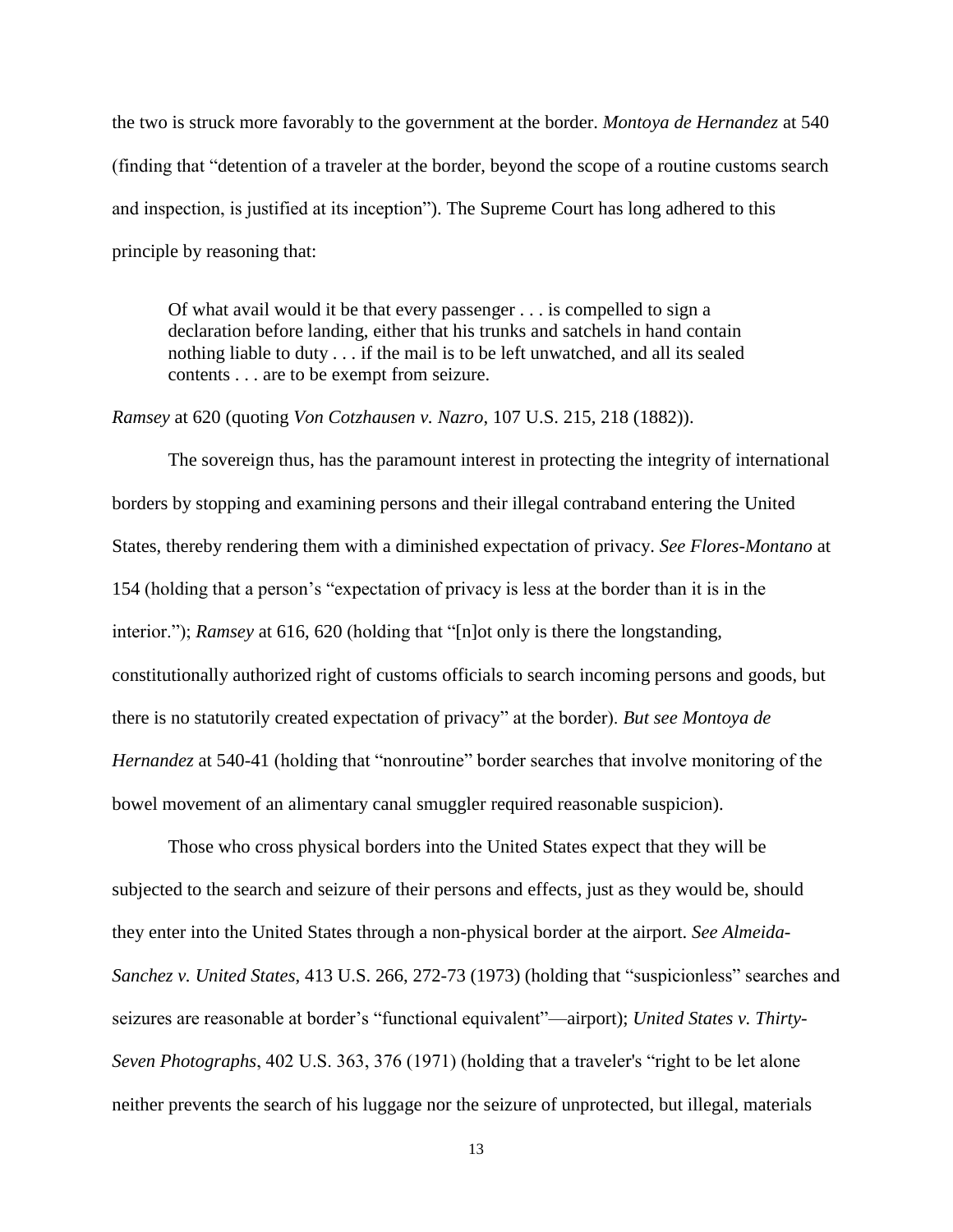when his possession of them is discovered during . . . a search" at the airport); *[Alfaro-Moncada](https://advance.lexis.com/document/?pdmfid=1000516&crid=54d4b2d1-8033-4659-80c1-6bea45c69be6&pdworkfolderid=ef15164a-57bd-4490-91ed-e2f387c115bb&ecomp=1xcck&earg=ef15164a-57bd-4490-91ed-e2f387c115bb&prid=52e78745-1462-4c72-915b-7eaf4e849dab)*, [607 F.3d at 732](https://advance.lexis.com/document/?pdmfid=1000516&crid=54d4b2d1-8033-4659-80c1-6bea45c69be6&pdworkfolderid=ef15164a-57bd-4490-91ed-e2f387c115bb&ecomp=1xcck&earg=ef15164a-57bd-4490-91ed-e2f387c115bb&prid=52e78745-1462-4c72-915b-7eaf4e849dab) (reasoning that when travelers cross a border they are on notice that a search will occur).

The facts of the present case illustrate the reasonableness of the search of Petitioner's electronic devices because just like privacy interests of travelers in *Flores-Montano* and *Ramsey*, Petitioner's privacy interests were diminished by the virtue of the fact that the search occurred at the border. R. at 3; *See also Ramsey* at 619 fn.17 (holding that the search of the contents of the incoming material did not constitute an invasion of privacy); *Flores-Montano* at 154 (holding that the disassembly and reassembly of the fuel tank reasoning that the search was not more of an invasion of privacy than the search of the vehicle's glove compartment). Unlike in *Montoya de Hernandez*, here, Officer Stubbs carefully conducted a routine search of Petitioner's devices, without implicating his dignity by searching the contents of his laptop and hard drives. R. at 3. Moreover, *Montoya de Hernandez* is not applicable here, because that case, involved the border search of the person and not the property. *Montoya de Hernandez* at 540-41.

Despite factual dissimilarity with the present case, the holdings in *Ramsey* and *Flores-Montano* laid the foundation to the issue of privacy at border searches and were applied in *Touset*, which involved the search of the traveler's cell phone at the border. *Touset* at 1230. In that case, the Eleventh Circuit reasoned that "the advent of sophisticated technological means for concealing contraband only heightens the need of the government to search the property at the border." *Id.* at 1235. *But see [Cotterman](https://advance.lexis.com/document/?pdmfid=1000516&crid=54d4b2d1-8033-4659-80c1-6bea45c69be6&pdworkfolderid=ef15164a-57bd-4490-91ed-e2f387c115bb&ecomp=1xcck&earg=ef15164a-57bd-4490-91ed-e2f387c115bb&prid=52e78745-1462-4c72-915b-7eaf4e849dab)* at 965 (noting that it would be "impractical, if not impossible, for individuals to make meaningful decisions regarding what digital content to expose to the scrutiny that accompanies international travel"); *[Kolsuz](https://advance.lexis.com/document/?pdmfid=1000516&crid=54d4b2d1-8033-4659-80c1-6bea45c69be6&pdworkfolderid=ef15164a-57bd-4490-91ed-e2f387c115bb&ecomp=1xcck&earg=ef15164a-57bd-4490-91ed-e2f387c115bb&prid=52e78745-1462-4c72-915b-7eaf4e849dab)* at 145 (explaining that it is neither "realistic nor reasonable to expect the average traveler to leave his digital devices at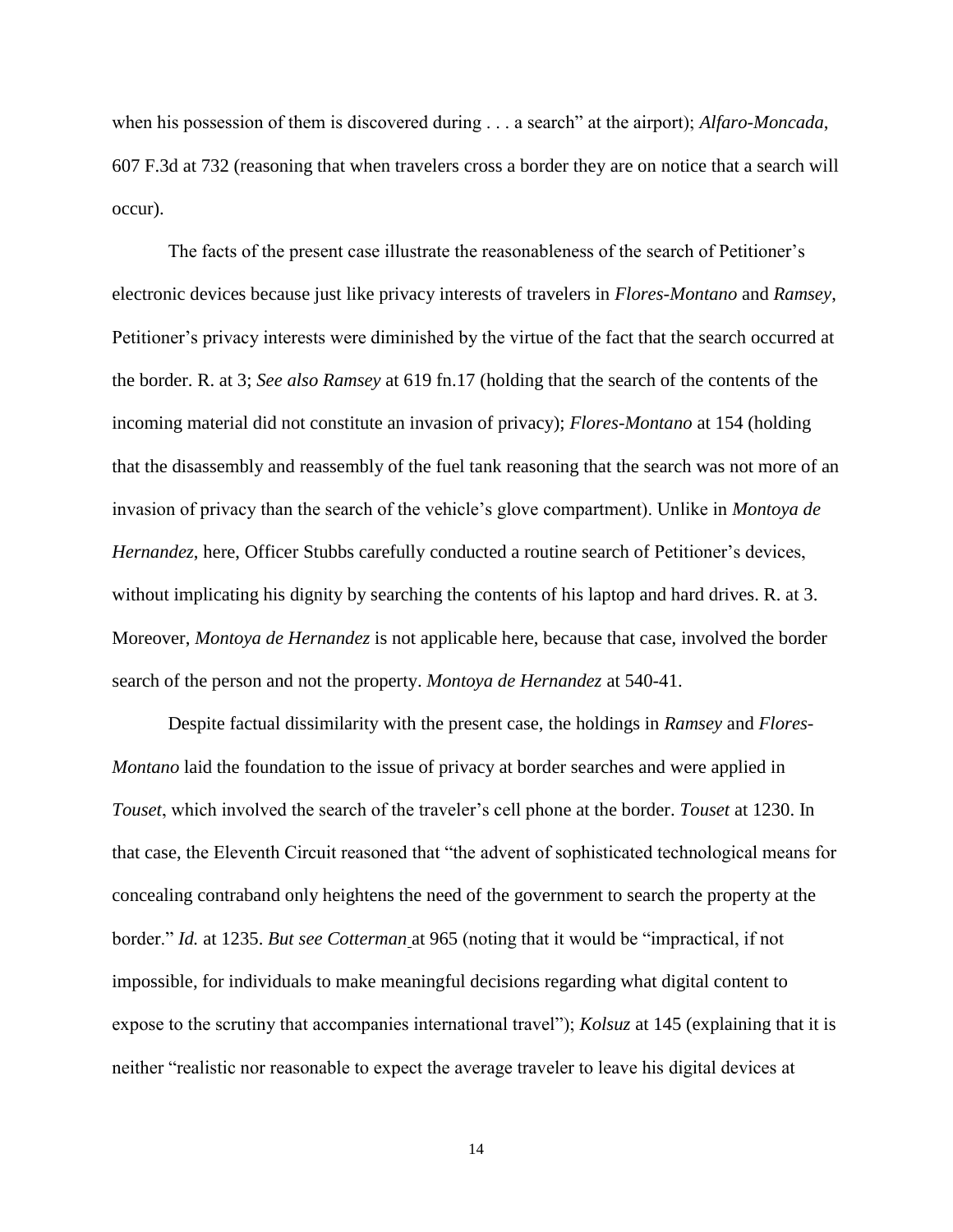home when traveling."). The rationale of the Ninth and Fourth Circuits is unpersuasive because a traveler's expectation of privacy is less at the border, and the Fourth Amendment does not guarantee the right to travel without inconvenience. *Touset* at 1235. Indeed, the sovereign has an elevated interest in protecting the American people from the entry of unwanted persons and illegal contraband by stopping and examining them as they cross the border. *Ramsey* at 616. Therefore, because the traveler's privacy interest is not given greater weight at the border, border searches are reasonable and require no showing that government officers must have reasonable suspicion before conducting forensic searches of electronic devices.

## II. THE FOURTEENTH CIRCUIT PROPERLY AFFIRMED THE DISTRICT COURT'S ORDER PERMITTING CSLI AND TOWER DUMP RECORDS BECAUSE *CARPENTER* AND THE SCA PERMITTED THESE REQUESTS.

Petitioner respectfully asks the Court to affirm the Fourteenth Circuit's ruling permitting CSLI and tower dump records. Historically, Congress has passed pertinent legislation when new technology required extensive rules to balance citizens' security and privacy interests, such as when it enacted the Omnibus Crime Control Act of 1968. 18 U.S.C.S. § 2510-23. (Lexis 2019). Justices of the U.S. Supreme Court have called on Congress to take such action. *Olmstead v. United States*, 277 U.S. 438, 465-66 (1928).

The U.S. Supreme Court recently declined to "decide whether there is a limited period for which the Government may obtain an individual's historical CSLI free from Fourth Amendment scrutiny." *United States v. Carpenter*, 138 S. Ct. 2208, 2217 n.3 (2018). Instead, the Court held that "accessing seven days of CSLI constitutes a Fourth Amendment search." *Id*. While the Court acknowledged that "fact-specific threats will likely justify the warrantless collection of CSLI," it did not exhaustively delineate exceptional circumstances. *Id*. at 2223.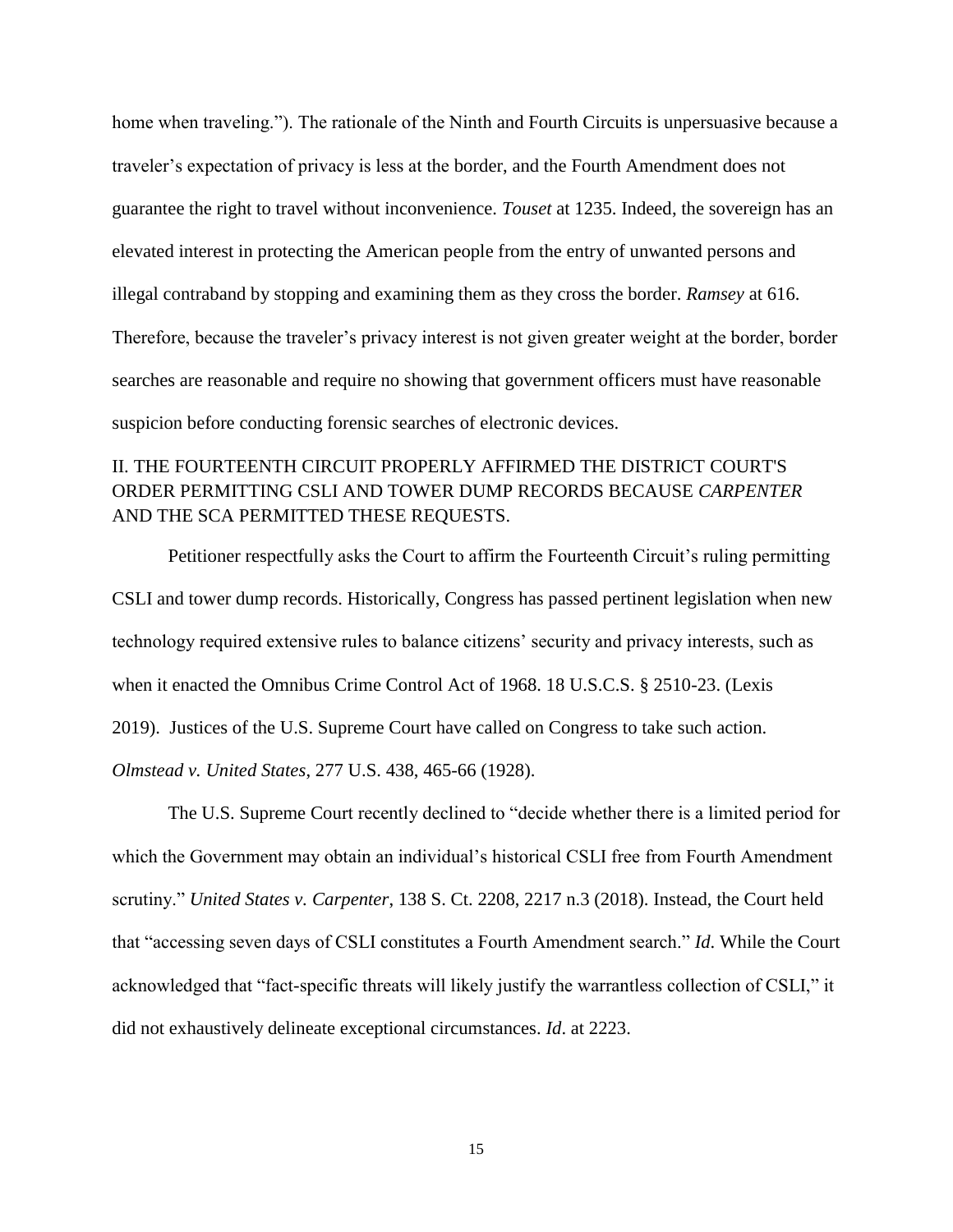Furthermore, the Court applied this narrow holding in the context of the SCA that permits a judge to oversee disclosure of telecommunications records when the Government "offers specific and articulable facts showing that there are reasonable grounds to believe… [the records] are relevant and material to an ongoing criminal investigation." 18 U.S.C.S. § 2703 (d) (Lexis 2019).

## i. The Court should defer to congress for the appropriate standard because Congress intended the SCA to be comprehensive

The Fourteenth Circuit properly determined that "[i]mposing additional restrictions [on the SCA] would serve an adverse purpose." R. at 12. Congress may enact comprehensive legislation when new technology, privacy, and security intersect and raise public concern. In *United States v. Katz*, the Court applied the legal principle that "'the mandate of the [Fourth] Amendment requires adherence to judicial processes,' and that searches conducted outside the judicial process, without prior approval by judge or magistrate, are *per se* unreasonable." *United States v. Katz*, 389 U.S. 347, 357 (1967) (quoting *United States v. Jeffers*, 342 U.S. 48, 51 (1951).

The issue in *Katz* was whether a microphone and recording device attached to the outside of a public telephone booth constituted a 'search' under the Fourth Amendment when the Government did not have a warrant. *Id.* at 350. While this case extended the Fourth Amendment beyond its previous proprietary limitation of tangible items, *Katz* also addressed advancing electronic surveillance. *Id*. at 353-54. A year later, Congress passed the Omnibus Crime Control Act of 1968. 18 U.S.C.S. § 2510-23. "Each application for an order authorizing or approving the interception of a wire, oral, or electronic communication under this chapter shall be made in writing upon oath or affirmation to a judge of competent jurisdiction." *Id*. Since Congress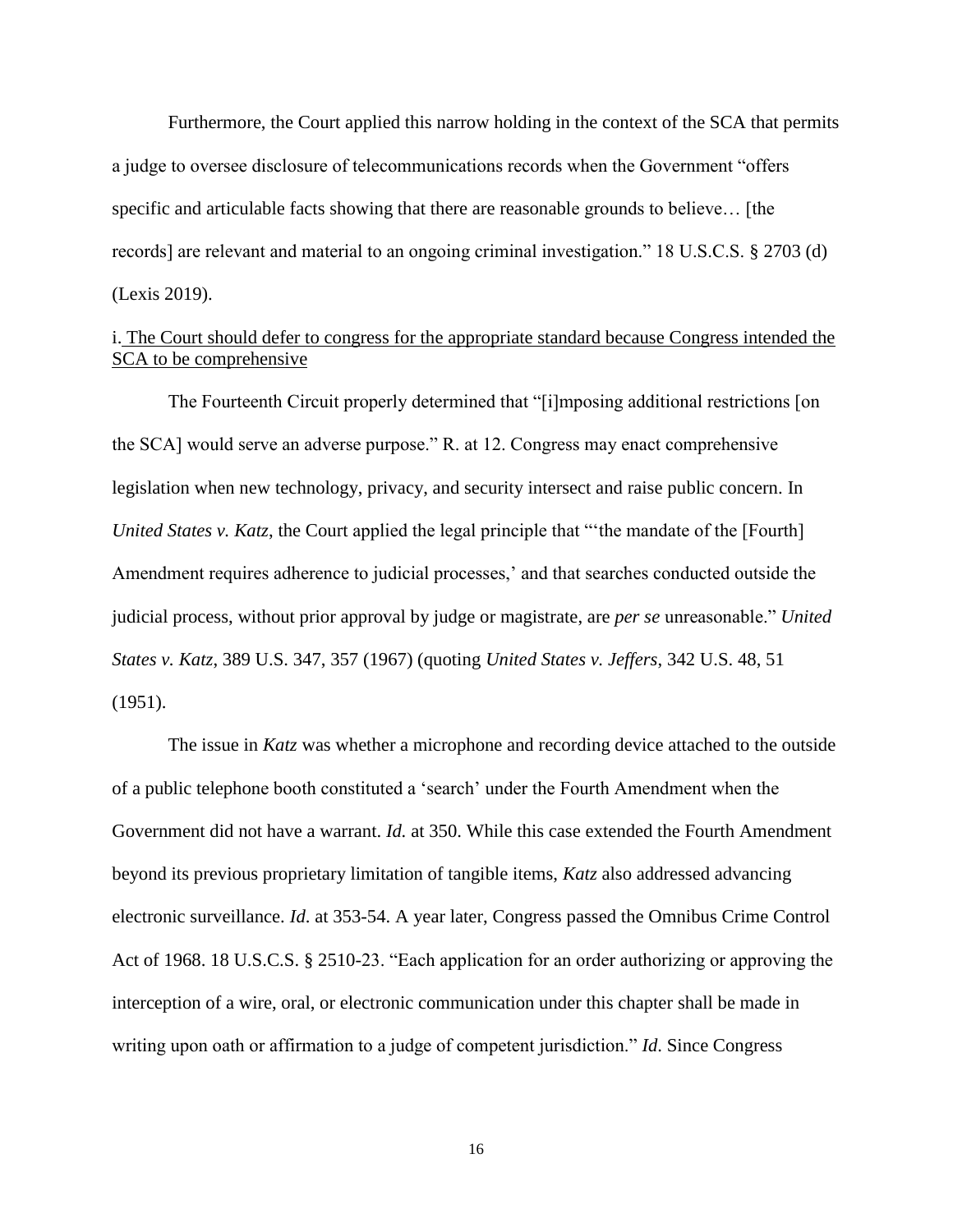enacted this comprehensive statute, "the regulation of wiretapping has been governed primarily by statute and not by case law." *United States v. Jones*, 565 U.S. 400, 427-28 (2012).

Today, Congress continues to amend the SCA. R. at 12. This indicates its intent to comprehensively regulate disclosure of stored communications conditioned upon judicial supervision. Unlike *Katz*, here the Court may look to the SCA and utilize a well-reasoned statute that balances security and privacy with complex advancements in electronic surveillance. The Court should defer to Congress for the appropriate, judicially supervised standard.

## ii. The government met Petitioner's reasonable expectation of privacy in the whole of his physical movements because it restricted each CSLI and tower dump request to less than 168 hours and locations relevant to investigation,

When the Government obtains electronic surveillance information, a relevant factor is whether the electronic device was in a fixed location that could not produce an "intimate window into the person's life, revealing his political, professional, religious, and sexual associations." *United States v. Kay*, No. 17-CR-16, 2018 WL 3995902, at \*\*1, 7 (D. Wis. Aug. 21, 2018) (internal citations omitted). Long-term GPS monitoring may also contribute to "a degree of intrusion that a reasonable person would not have anticipated." *Jones*, 565 U.S. at 430. Tracking technology requires a Fourth Amendment analysis particularly when Congress has not enacted a regulating statute. *Id*.

Analysis of CSLI requires additional factors such as whether the records exceed an individual's "reasonable expectation of privacy in the whole of their physical movements. *Carpenter*, 138 S. Ct. at 2219. CSLI records will likely require a Fourth Amendment standard if they reach GPS-level precision. *Id*. The same requirement applies if the records include seven days or more of CSLI. *Id*. at 2217 n.3. Additionally, CSLI collected from urban cell towers raise more suspicion than rural cell towers because of the higher level of precision attributed to urban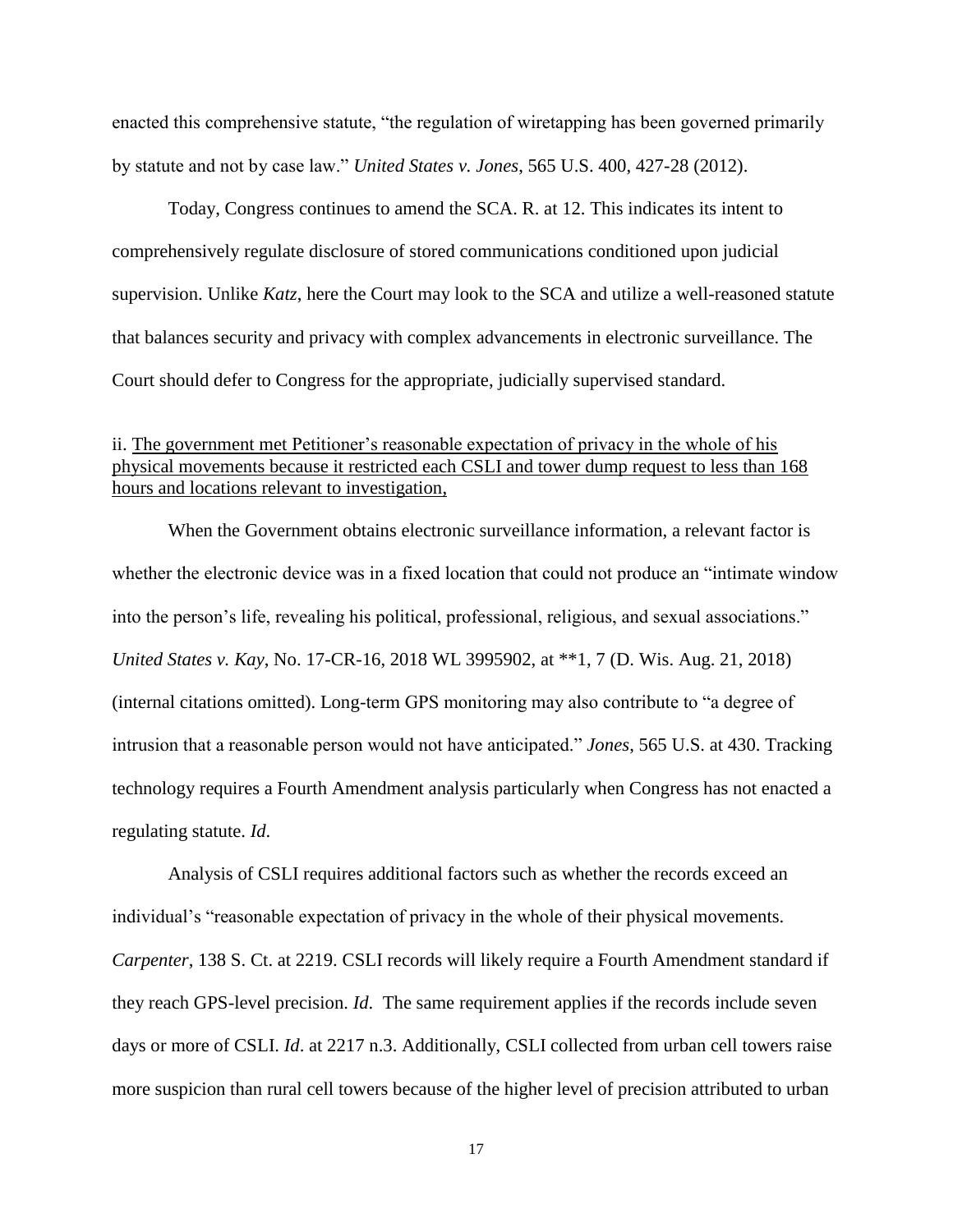towers. *See id*. at 2225 (Kennedy, J., dissenting) (noting that rural cell towers can be up to forty times more imprecise than urban cell towers). Finally, analysis of CSLI considers whether the records were used to corroborate information from an ongoing investigation. *United States v. Pembrook*, 876 F.3d 816, 818-19 (6th Cir. 2017).

In *United States v. Carpenter*, the Court analyzed CSLI records as applied to two request for 127 days and seven days of records that included several cell towers ranging from Michigan to northeastern Ohio. 138 S. Ct. at 2212, 2218. The government did not obtain a warrant, and it used the SCA and two orders from Federal Magistrate Judges to obtain the records from the wireless carrier. *Id*. at 2210, 2212. The Court held that "accessing seven days of CSLI constitutes a Fourth Amendment search." 138 S. Ct. at 2217 n.3.

A recent opinion from the Sixth Circuit addressed CSLI and tower dumps collected under the SCA. *Pembrook*, 876 F.3d 823. The government sought to corroborate surveillance videos of robberies with cell tower dumps from the locations of two robberies because the two suburban locations had potential to "reveal a common [cell phone] number that was active at each location around the time of the crime…[to] aid in identifying potential suspects involved in the robberies." *Id*. at 816, 823. Additional corroborating evidence included DNA testing, ballistic evidence, witness statements, a trail of blood drops, a credit card, time-stamp calls made by the number, and a Driver's License number. *Id.* at 816-18 n.5. The court permitted this use of cell tower dumps. *Id*. at 824.

*United States v. Knotts* and *United States v. Kay* both stand for the proposition that electronic surveillance does not violate a person's reasonable expectation of privacy when it has a limited use outside the private sphere and involves a fixed location. In *Knotts*, the government installed a radio frequency beeper on an object that the defendant bought, placed in his vehicle,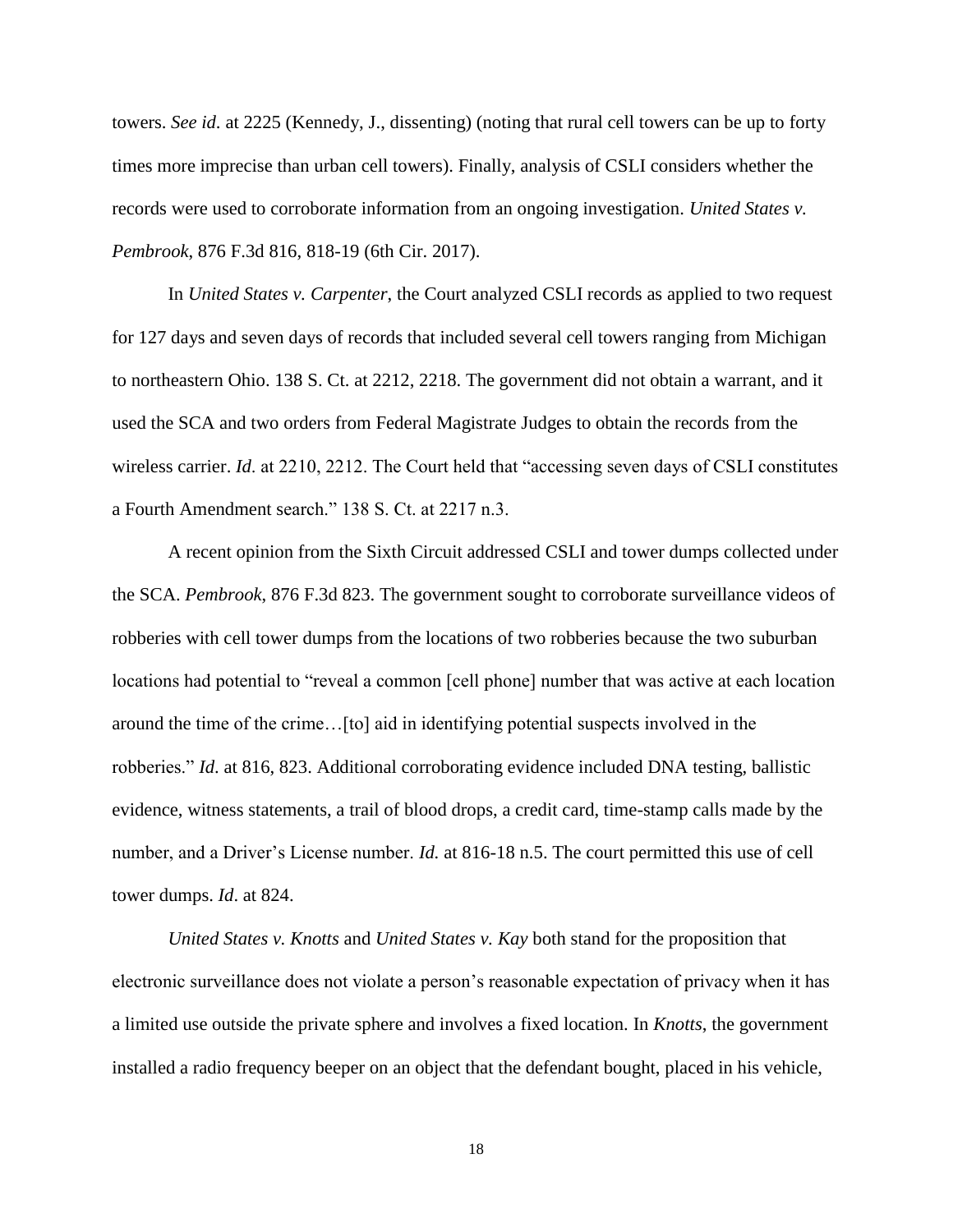and transported to his secluded, illegal drug lab. *United States v. Knotts*, 460 U.S. 277, 277-79 (2018). The government used the beeper intermittently to supplement additional surveillance tools. *Id*. at 278-79. In holding this warrantless act to be legal, the Court noted the "limited use which the government made of the signals from this particular beeper." *Id*. at 284-85.

Similarly, in *Kay*, the Court permitted the government's use of surveillance technology, a pole camera placed outside the defendant's home during a drug trafficking investigation. *Kay*, 2018 WL 3995902, at \*1, 8. The Court noted that the scope of surveillance permitted by the camera was relevant to the Fourth Amendment, there was "no indication that the camera recorded all activities occurring within the curtilage of home." *Id*. at 7 n.3. Law enforcement used the pole camera to corroborate other evidence such as cell phone records and placing known suspects at the residence, but the camera could not determine any particulars around the house such as the license plates of vehicles in defendant's driveway. *Id.* at 7 n.2.

Here, unlike *Carpenter*, *Kay*, and *Pembrook*, each of Respondent's information requests encompassed fewer than seven days or 168 hours of information about Petitioner. Distinctly, Petitioner's information was fragmented in one of the requests for only business hours that clearly prevented Respondent from crossing the line into Petitioner's reasonable expectation of privacy in the whole of his movements. Like *Kay*, Respondent's use of the surveillance technology was intermittent and limited.

Respondent used these tools in addition to its full investigation that included surveillance footage and an additional witness. Similar to *Knotts*, *Kay*, and *Pembrook*, the use of these surveillance tools in an active investigation was permissible.

Here, the use of tower dump information fits within the court's analysis in *Pembrook*. No personal information was revealed, and there is no indication that the list of cell phone numbers